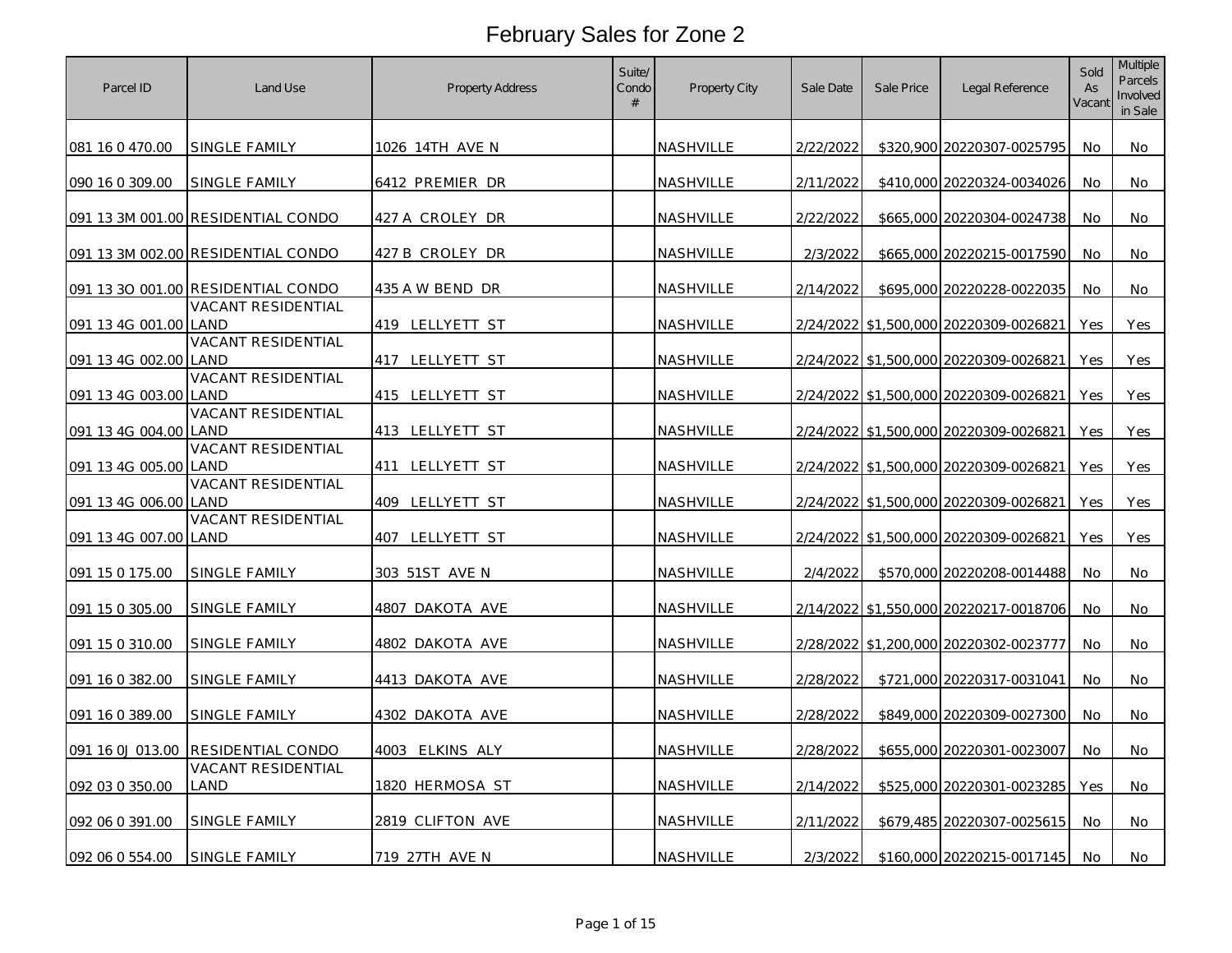| Parcel ID       | Land Use                           | Property Address  | Suite/<br>Condo<br># | Property City    | Sale Date | Sale Price | Legal Reference                        | Sold<br>As<br>Vacant | Multiple<br>Parcels<br>Involved<br>in Sale |
|-----------------|------------------------------------|-------------------|----------------------|------------------|-----------|------------|----------------------------------------|----------------------|--------------------------------------------|
| 092 06 0 567.00 | QUADPLEX                           | 714 27TH AVE N    |                      | <b>NASHVILLE</b> | 2/22/2022 |            | \$750,000 20220225-0021793             | No                   | No                                         |
| 092 06 0 567.00 | QUADPLEX                           | 714 27TH AVE N    |                      | NASHVILLE        | 2/22/2022 |            | \$525,000 20220225-0021792             | No                   | No                                         |
|                 | 092 06 0C 001.00 RESIDENTIAL CONDO | 2423 A BATAVIA ST |                      | NASHVILLE        | 2/22/2022 |            | \$503,800 20220308-0026554             | No                   | No                                         |
|                 | 092 06 0Q 002.00 RESIDENTIAL CONDO | 2728 A HERMAN ST  |                      | NASHVILLE        | 2/1/2022  |            | \$630,000 20220203-0012761             | No                   | No                                         |
|                 | 092 07 0S 001.00 RESIDENTIAL CONDO | 1930 A HERMAN ST  |                      | <b>NASHVILLE</b> | 2/4/2022  |            | \$499,900 20220209-0015259             | No                   | No                                         |
|                 | 092 07 0S 006.00 RESIDENTIAL CONDO | 2002 B HERMAN ST  |                      | <b>NASHVILLE</b> | 2/23/2022 |            | \$515,000 20220225-0021872             | No                   | No                                         |
|                 | 092 09 0R 001.00 RESIDENTIAL CONDO | 406 37TH AVE N    |                      | NASHVILLE        | 2/11/2022 |            | \$580,000 20220214-0017133             | No                   | No                                         |
|                 | 092 09 0R 002.00 RESIDENTIAL CONDO | 408 37TH AVE N    |                      | NASHVILLE        | 2/11/2022 |            | \$536,000 20220222-0019902             | No                   | No.                                        |
|                 | 092 09 40 001.00 RESIDENTIAL CONDO | 425 A 35TH AVE N  |                      | NASHVILLE        | 2/23/2022 |            | \$1,150,000 20220315-0030018           | No                   | Yes                                        |
|                 | 092 09 4P 001.00 RESIDENTIAL CONDO | 423 A 35TH AVE N  |                      | NASHVILLE        | 2/23/2022 |            | \$1,150,000 20220315-0030018           | No                   | Yes                                        |
| 092 10 0 073.00 | VACANT RESIDENTIAL<br>land         | 521 31ST AVE N    |                      | <u>NASHVILLE</u> | 2/24/2022 |            | \$325,000 20220308-0026106             | Yes                  | No                                         |
| 092 10 0 299.00 | VACANT RESIDENTIAL<br>LAND         | 521 27TH AVE N    |                      | NASHVILLE        | 2/22/2022 |            | \$353,100 20220225-0021886             | Yes                  | No                                         |
|                 | 092 12 0A 103.00 RESIDENTIAL CONDO | 1808 STATE ST     |                      | 103 NASHVILLE    | 2/23/2022 |            | \$289,900 20220325-0034851             | No                   | No                                         |
|                 | 092 12 4A 033.00 RESIDENTIAL CONDO | 1616 WEST END AVE |                      | 1706 NASHVILLE   | 2/25/2022 |            | \$839,000 20220309-0027169             | No                   | No                                         |
|                 | 092 12 4A 035.00 RESIDENTIAL CONDO | 1616 WESTEND AVE  |                      | 1708 NASHVILLE   | 2/1/2022  |            | \$961,205 20220216-0017904             | No                   | No                                         |
|                 | 092 12 4A 035.00 RESIDENTIAL CONDO | 1616 WEST END AVE |                      | 1708 NASHVILLE   |           |            | 2/24/2022 \$1,300,000 20220308-0026522 | No                   | No                                         |
|                 | 092 12 4A 046.00 RESIDENTIAL CONDO | 1616 WESTEND AVE  |                      | 1808 NASHVILLE   | 2/28/2022 |            | \$962,000 20220314-0029250             | No                   | No                                         |
|                 | 092 12 4A 065.00 RESIDENTIAL CONDO | 1616 WEST END AVE |                      | 2005 NASHVILLE   | 2/9/2022  |            | \$622,500 20220222-0019774             | No                   | No                                         |
|                 | 092 12 4A 066.00 RESIDENTIAL CONDO | 1616 WESTEND AVE  |                      | 2006 NASHVILLE   | 2/3/2022  |            | \$874,000 20220216-0017908             | No                   | No                                         |
|                 | 092 12 4A 068.00 RESIDENTIAL CONDO | 1616 WEST END AVE |                      | 2008 NASHVILLE   | 2/4/2022  |            | \$992,000 20220217-0018788             | No                   | No                                         |
|                 | 092 12 4A 069.00 RESIDENTIAL CONDO | 1616 WEST END AVE |                      | 2009 NASHVILLE   | 2/7/2022  |            | \$683,500 20220217-0018787             | No                   | No                                         |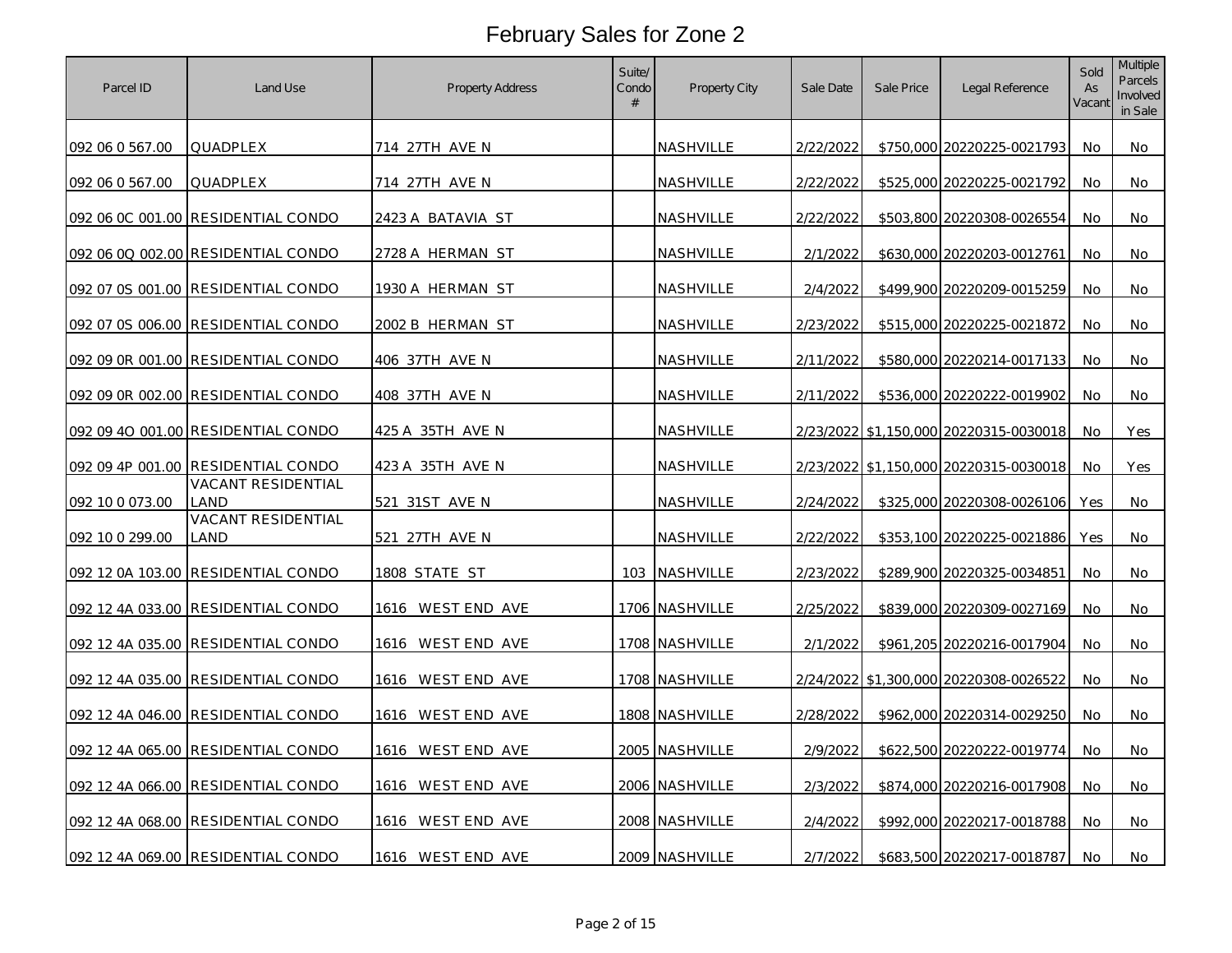| Parcel ID       | Land Use                            | Property Address  | Suite/<br>Condo<br># | Property City  | Sale Date | Sale Price | Legal Reference                        | Sold<br>As<br>Vacant | Multiple<br>Parcels<br>Involved<br>in Sale |
|-----------------|-------------------------------------|-------------------|----------------------|----------------|-----------|------------|----------------------------------------|----------------------|--------------------------------------------|
|                 | 092 12 4A 070.00 RESIDENTIAL CONDO  | 1616 WEST END AVE |                      | 2010 NASHVILLE | 2/16/2022 |            | \$621,500 20220308-0026112             | No                   | No                                         |
|                 | 092 12 4A 072.00 RESIDENTIAL CONDO  | 1616 WEST END AVE |                      | 2101 NASHVILLE |           |            | 2/8/2022 \$1,164,000 20220222-0019784  | No                   | No                                         |
|                 | 092 12 4A 073.00 RESIDENTIAL CONDO  | 1616 WESTEND AVE  |                      | 2102 NASHVILLE |           |            | 2/7/2022 \$1,638,000 20220217-0018753  | No                   | No                                         |
|                 | 092 12 4A 074.00 RESIDENTIAL CONDO  | 1616 WESTEND AVE  |                      | 2103 NASHVILLE | 2/8/2022  |            | \$955,000 20220303-0024267             | No                   | No                                         |
|                 | 092 12 4A 075.00 RESIDENTIAL CONDO  | 1616 WEST END AVE |                      | 2104 NASHVILLE | 2/9/2022  |            | \$847,000 20220302-0023960             | No                   | No                                         |
|                 | 092 12 4A 077.00 RESIDENTIAL CONDO  | 1616 WESTEND AVE  |                      | 2106 NASHVILLE | 2/10/2022 |            | \$889,000 20220223-0020741             | No                   | No                                         |
|                 | 092 12 4A 079.00 RESIDENTIAL CONDO  | 1616 WESTEND AVE  |                      | 2108 NASHVILLE | 2/10/2022 |            | \$1,007,000 20220301-0023330           | No                   | No                                         |
|                 | 092 12 4A 082.00 RESIDENTIAL CONDO  | 1616 WESTEND AVE  |                      | 2111 NASHVILLE | 2/14/2022 |            | \$750,000 20220301-0022736             | No                   | No                                         |
|                 | 092 12 4A 083.00  RESIDENTIAL CONDO | 1616 WESTEND AVE  |                      | 2201 NASHVILLE | 2/28/2022 |            | \$1,279,000 20220311-0028254           | No                   | No                                         |
|                 | 092 12 4A 084.00 RESIDENTIAL CONDO  | 1616 WEST END AVE |                      | 2202 NASHVILLE | 2/7/2022  |            | \$1,668,000 20220217-0018764           | No                   | No                                         |
|                 | 092 12 4A 088.00 RESIDENTIAL CONDO  | 1616 WESTEND AVE  |                      | 2206 NASHVILLE | 2/25/2022 |            | \$917,560 20220311-0028222             | No                   | No                                         |
|                 | 092 12 4A 089.00 RESIDENTIAL CONDO  | 1616 WESTEND AVE  |                      | 2207 NASHVILLE | 2/25/2022 |            | \$1,047,000 20220309-0027145           | No                   | No                                         |
|                 | 092 12 4A 093.00 RESIDENTIAL CONDO  | 1616 WESTEND AVE  |                      | 2211 NASHVILLE | 2/28/2022 |            | \$736,500 20220311-0028235             | No                   | No                                         |
|                 | 092 12 4A 132.00 RESIDENTIAL CONDO  | 1616 WEST END AVE |                      | 2606 NASHVILLE | 2/25/2022 |            | \$964,000 20220311-0028238             | No                   | No                                         |
| 092 13 0 114.00 | SINGLE FAMILY                       | 3902 ELKINS AVE   |                      | NASHVILLE      | 2/7/2022  |            | \$448,980 20220208-0014604             | No                   | No                                         |
| 092 13 0 201.00 | SINGLE FAMILY                       | 3903 ELKINS AVE   |                      | NASHVILLE      | 2/15/2022 |            | \$460,000 20220217-0018364             | No                   | No                                         |
| 092 13 0 276.00 | SINGLE FAMILY                       | 325 CHAMBERLIN ST |                      | NASHVILLE      | 2/22/2022 |            | \$1,040,000 20220224-0021074           | No                   | No                                         |
| 092 13 0 374.00 | <b>SINGLE FAMILY</b>                | 304 35TH AVE N    |                      | NASHVILLE      | 2/11/2022 |            | \$310,000 20220223-0020593             | No                   | No                                         |
| 092 13 0 399.00 | SINGLE FAMILY                       | 253 33RD AVE N    |                      | NASHVILLE      |           |            | 2/18/2022 \$1,050,000 20220302-0023707 | No                   | No                                         |
|                 | 092 16 0B 078.00 RESIDENTIAL CONDO  | 900 19TH AVE S    | 709                  | NASHVILLE      | 2/4/2022  |            | \$300,000 20220207-0013718             | No                   | No                                         |
|                 | 092 16 0D 631.00 RESIDENTIAL CONDO  | 1803 BROADWAY     | 631                  | NASHVILLE      | 2/4/2022  |            | \$475,000 20220209-0015225             | No                   | No                                         |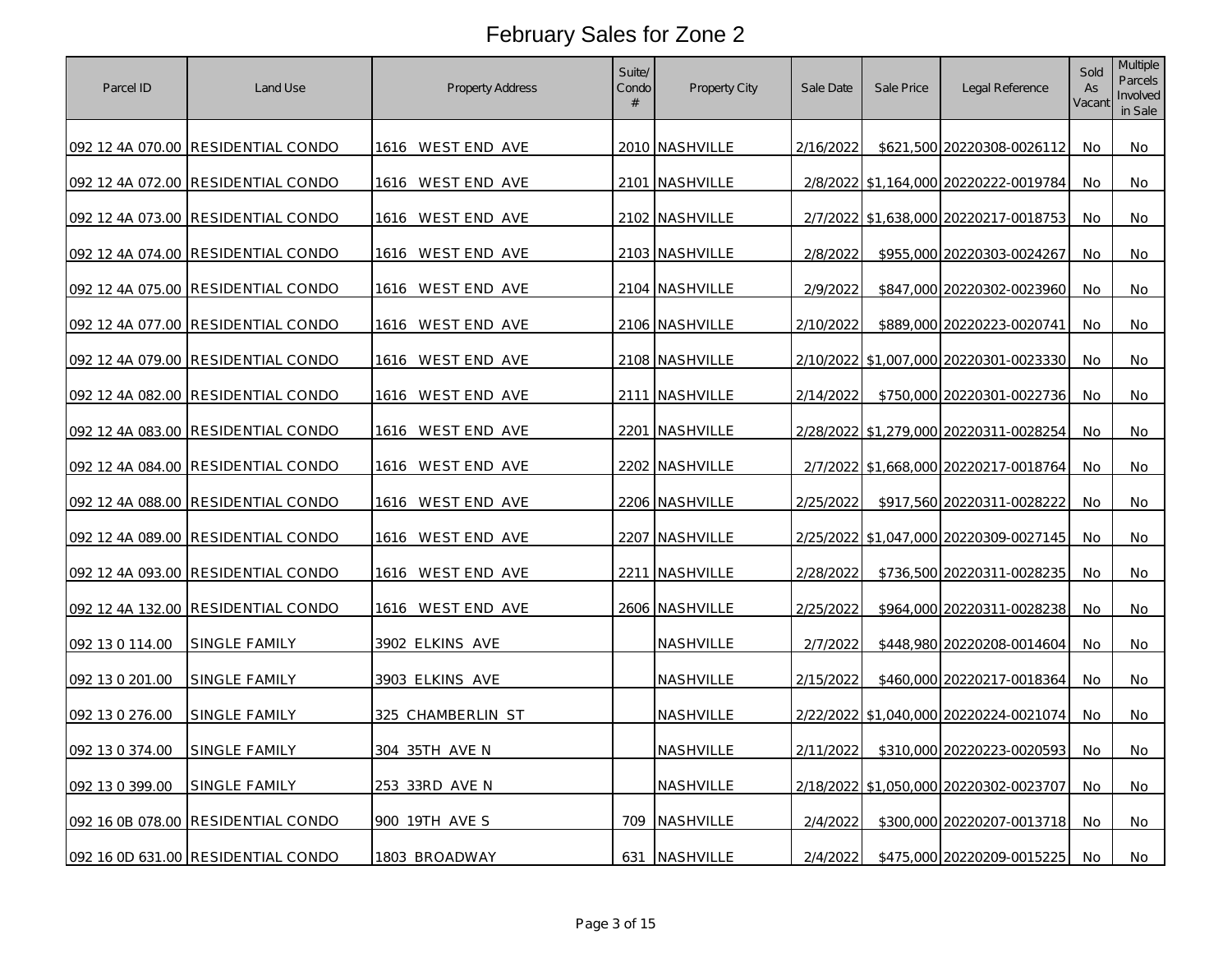| Parcel ID                      | Land Use                           | Property Address      | Suite/<br>Condo<br># | Property City    | Sale Date | Sale Price | Legal Reference                        | Sold<br>As<br>Vacant | <b>Multiple</b><br>Parcels<br>Involved<br>in Sale |
|--------------------------------|------------------------------------|-----------------------|----------------------|------------------|-----------|------------|----------------------------------------|----------------------|---------------------------------------------------|
|                                | 093 09 0A 019.00 RESIDENTIAL CONDO | 1510 DEMONBREUN ST    |                      | 607 NASHVILLE    | 2/4/2022  |            | \$380,000 20220217-0018701             | No                   | No                                                |
| 093 13 0 381.00                | SINGLE FAMILY                      | 1404 SOUTH ST         |                      | NASHVILLE        |           |            | 2/28/2022 \$2,600,000 20220311-0028924 | No                   | No                                                |
|                                | 093 13 0K 003.00 RESIDENTIAL CONDO | 1413 A HAWKINS ST     |                      | NASHVILLE        | 2/22/2022 |            | \$910,000 20220224-0020968             | No                   | No                                                |
|                                | 093 13 2B 008.00 RESIDENTIAL CONDO | 1110 SIGLER ST        |                      | NASHVILLE        |           |            | 2/14/2022 \$1,150,000 20220217-0018383 | No                   | No                                                |
| 102 12 0 054.00                | SINGLE FAMILY                      | 6717 GREELEY DR       |                      | NASHVILLE        | 2/17/2022 |            | \$850,000 20220222-0019740             | No                   | No                                                |
| 102 12 0 074.00                | SINGLE FAMILY                      | 6711<br>DARDEN PL     |                      | NASHVILLE        |           |            | 2/23/2022 \$1,070,000 20220303-0024457 | No                   | No                                                |
| 102 14 0 074.00                | <b>SINGLE FAMILY</b>               | 1212 SHILOH DR        |                      | NASHVILLE        | 2/25/2022 |            | \$670,000 20220301-0023133             | No                   | No                                                |
| 102 15 0 032.00                | SINGLE FAMILY                      | 756 NEWBERRY RD       |                      | NASHVILLE        |           |            | 2/17/2022 \$1,225,000 20220307-0025364 | No                   | No.                                               |
| 102 15 0 086.00                | SINGLE FAMILY                      | 719 STARLIT RD        |                      | NASHVILLE        | 2/9/2022  |            | \$755,000 20220324-0033794             | No                   | No                                                |
| 103 01 0J 001.00               | <b>VACANT RESIDENTIAL</b><br>land  | 6011 HILL CIR         |                      | NASHVILLE        | 2/28/2022 |            | \$550,000 20220308-0025983             | Yes                  | No                                                |
| <u>103 01 0J 002.00</u>        | VACANT RESIDENTIAL<br>LAND         | 6106 HILL CIR         |                      | <u>NASHVILLE</u> | 2/28/2022 |            | \$550,000 20220308-0025983             | Yes                  | No                                                |
| 103 02 0 171.00                | SINGLE FAMILY                      | 5513 VAUGHT DR        |                      | NASHVILLE        | 2/4/2022  |            | \$340,000 20220207-0013715             | <b>No</b>            | No                                                |
| 103 02 0D 012.00 SINGLE FAMILY |                                    | 5769 MAUDINA AVE      |                      | NASHVILLE        | 2/23/2022 |            | \$95,000 20220304-0024946              | No                   | No                                                |
| 103 02 0D 013.00 SINGLE FAMILY |                                    | 5773 MAUDINA AVE      |                      | NASHVILLE        | 2/25/2022 |            | \$555,000 20220321-0032412             | No                   | No                                                |
|                                | 103 02 0S 014.00 RESIDENTIAL CONDO | 239 WHITE BRIDGE PIKE |                      | 14 NASHVILLE     | 2/18/2022 |            | \$625,000 20220223-0020664             | No                   | No                                                |
|                                | 103 02 3B 002.00 RESIDENTIAL CONDO | 109 DEMOSS RD         |                      | NASHVILLE        | 2/9/2022  |            | \$745,000 20220314-0029737             | No                   | No                                                |
| 103 03 0 166.00                | SINGLE FAMILY                      | 4702 IDAHO AVE        |                      | NASHVILLE        | 2/16/2022 |            | \$650,000 20220301-0022835             | No                   | No                                                |
| 103 03 0 211.00                | <b>SINGLE FAMILY</b>               | 135 50TH AVE N        |                      | NASHVILLE        |           |            | 2/17/2022 \$1,160,000 20220303-0023979 | No                   | No                                                |
| 103 03 0 257.00                | SINGLE FAMILY                      | 4911 NEBRASKA AVE     |                      | NASHVILLE        |           |            | 2/16/2022 \$1,250,000 20220309-0027153 | No                   | No                                                |
| 103 03 0 279.00                | SINGLE FAMILY                      | 224 54TH AVE N        |                      | NASHVILLE        | 2/28/2022 |            | \$800,000 20220301-0022993             | No                   | No                                                |
|                                | 103 04 0Z 001.00 RESIDENTIAL CONDO | 4305 A UTAH AVE       |                      | NASHVILLE        |           |            | 2/4/2022 \$1,680,000 20220217-0018826  | No                   | No                                                |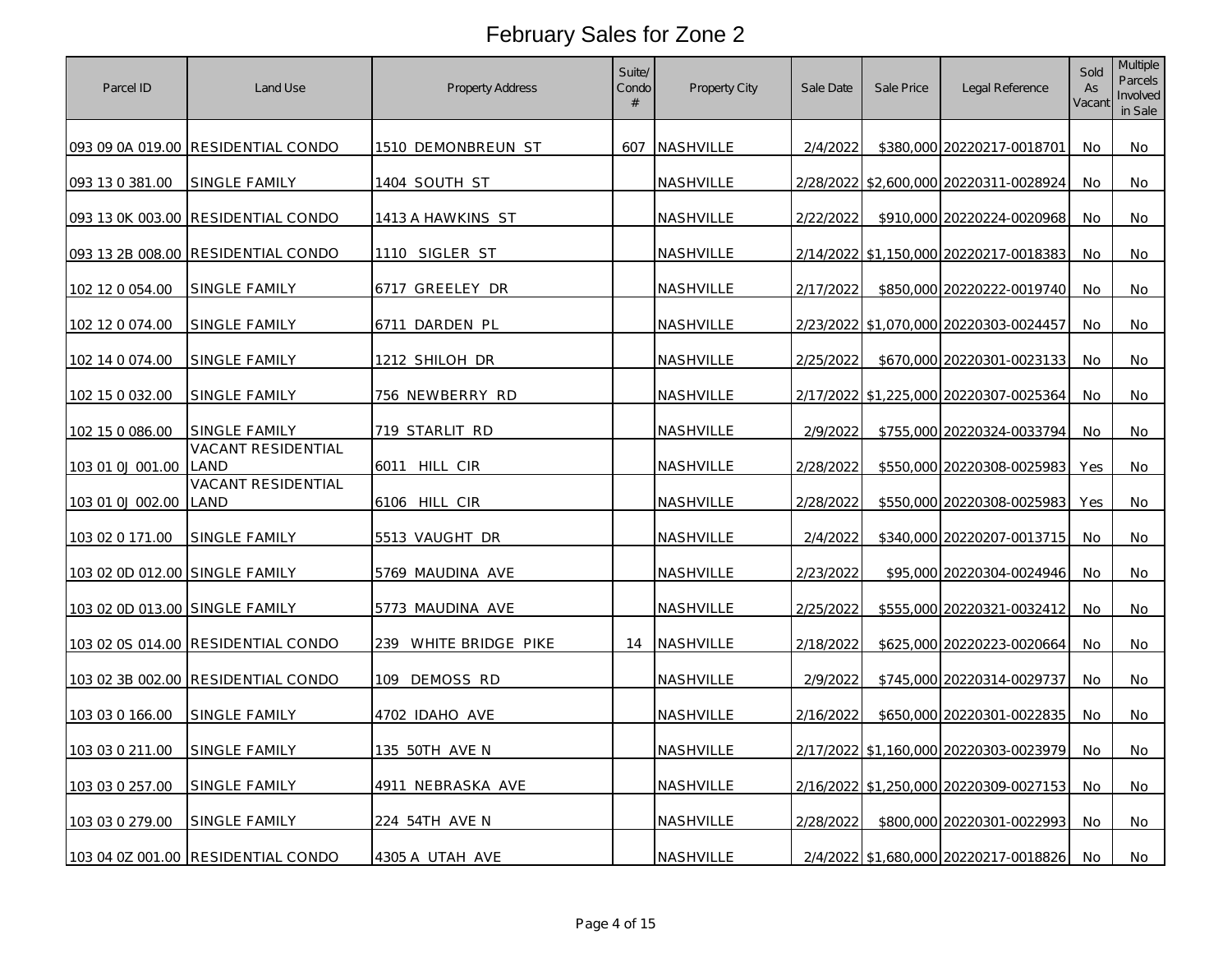| Parcel ID       | Land Use                           | Property Address        | Suite/<br>Condo<br># | Property City    | Sale Date | Sale Price | Legal Reference                        | Sold<br>As<br>Vacant | <b>Multiple</b><br>Parcels<br>Involved<br>in Sale |
|-----------------|------------------------------------|-------------------------|----------------------|------------------|-----------|------------|----------------------------------------|----------------------|---------------------------------------------------|
| 103 05 0 011.00 | SINGLE FAMILY                      | 5726 KNOB RD            |                      | NASHVILLE        | 2/23/2022 |            | \$690,000 20220225-0021656             | No                   | No                                                |
| 103 08 0 007.00 | SINGLE FAMILY                      | 4013 COLORADO AVE       |                      | NASHVILLE        |           |            | 2/18/2022 \$1,400,000 20220223-0020638 | No                   | No                                                |
| 103 08 0 165.00 | SINGLE FAMILY                      | 4001 A WESTLAWN DR      |                      | NASHVILLE        | 2/10/2022 |            | \$520,000 20220223-0020434             | No                   | No                                                |
|                 | 103 08 0A 007.00 RESIDENTIAL CONDO | 4425 WESTLAWN DR        |                      | A204 NASHVILLE   | 2/4/2022  |            | \$238,848 20220310-0027381             | No                   | No                                                |
|                 | 103 08 0E 002.00 RESIDENTIAL CONDO | 256 CHEROKEE STATION DR |                      | <b>NASHVILLE</b> | 2/24/2022 |            | \$801,000 20220307-0025550             | No.                  | No.                                               |
| 103 10 0 012.00 | SINGLE FAMILY                      | 721<br>BRANCH CREEK RD  |                      | NASHVILLE        | 2/25/2022 |            | \$631,000 20220228-0022215             | No                   | No                                                |
|                 | 103 12 0A 009.00 RESIDENTIAL CONDO | 4200 WEST END AVE       |                      | 208 NASHVILLE    | 2/7/2022  |            | \$400,000 20220209-0014969             | No.                  | No                                                |
| 103 13 0 006.00 | SINGLE FAMILY                      | 5906 HICKORY VALLEY RD  |                      | NASHVILLE        |           |            | 2/28/2022 \$1,460,000 20220302-0023761 | No                   | No                                                |
|                 | 103 15 0B 012.00 RESIDENTIAL CONDO | 4487 POST PL            |                      | 12 NASHVILLE     | 2/10/2022 |            | \$399,900 20220211-0016065             | No                   | No                                                |
|                 | 103 15 0B 106.00 RESIDENTIAL CONDO | 4487 POST PL            |                      | 106 NASHVILLE    | 2/4/2022  |            | \$360,000 20220208-0014412             | No                   | No                                                |
|                 | 103 16 0B 125.00 RESIDENTIAL CONDO | 4215 HARDING PIKE       |                      | 1106 NASHVILLE   | 2/16/2022 |            | \$600,000 20220217-0018691             | No                   | No                                                |
| 104 01 0 032.00 | <u>SINGLE FAMILY</u>               | <u>268 38TH AVE N</u>   |                      | NASHVILLE        | 2/28/2022 |            | \$459,000 20220303-0024392             | No                   | No                                                |
| 104 01 0 211.00 | SINGLE FAMILY                      | 3800 NEBRASKA AVE       |                      | NASHVILLE        |           |            | 2/22/2022 \$1,270,000 20220223-0020400 | No                   | No                                                |
|                 | 104 02 0C 102.00 RESIDENTIAL CONDO | 205 31ST AVE N          | 102                  | NASHVILLE        | 2/15/2022 |            | \$575,000 20220301-0022732             | No                   | No                                                |
|                 | 104 02 1G 001.00 RESIDENTIAL CONDO | 3127 PARTHENON AVE      |                      | NASHVILLE        |           |            | 2/23/2022 \$1,140,000 20220303-0024465 | No                   | No                                                |
|                 | 104 02 3H 006.00 RESIDENTIAL CONDO | 207 MASON AVE           |                      | 302 NASHVILLE    | 2/11/2022 |            | \$460,000 20220225-0021642             | No                   | No                                                |
|                 | 104 02 4B 206.00 RESIDENTIAL CONDO | 3000 VANDERBILT PL      |                      | 206 NASHVILLE    | 2/1/2022  |            | \$505,000 20220203-0012822             | No                   | No                                                |
|                 | 104 02 4B 210.00 RESIDENTIAL CONDO | 3000 VANDERBILT PL      |                      | 210 NASHVILLE    | 2/28/2022 |            | \$505,000 20220304-0025171             | No                   | No                                                |
|                 | 104 02 4B 408.00 RESIDENTIAL CONDO | 3000 VANDERBILT PL      |                      | 408 NASHVILLE    | 2/28/2022 |            | \$344,500 20220310-0027766             | No                   | No                                                |
|                 | 104 02 4B 411.00 RESIDENTIAL CONDO | 3000 VANDERBILT PL      |                      | 411 NASHVILLE    | 2/17/2022 |            | \$457,500 20220328-0035405             | No                   | No                                                |
|                 | 104 02 4C 017.00 RESIDENTIAL CONDO | 110 31ST AVE N          |                      | 303 NASHVILLE    | 2/28/2022 |            | \$774,900 20220302-0023758             | No                   | No                                                |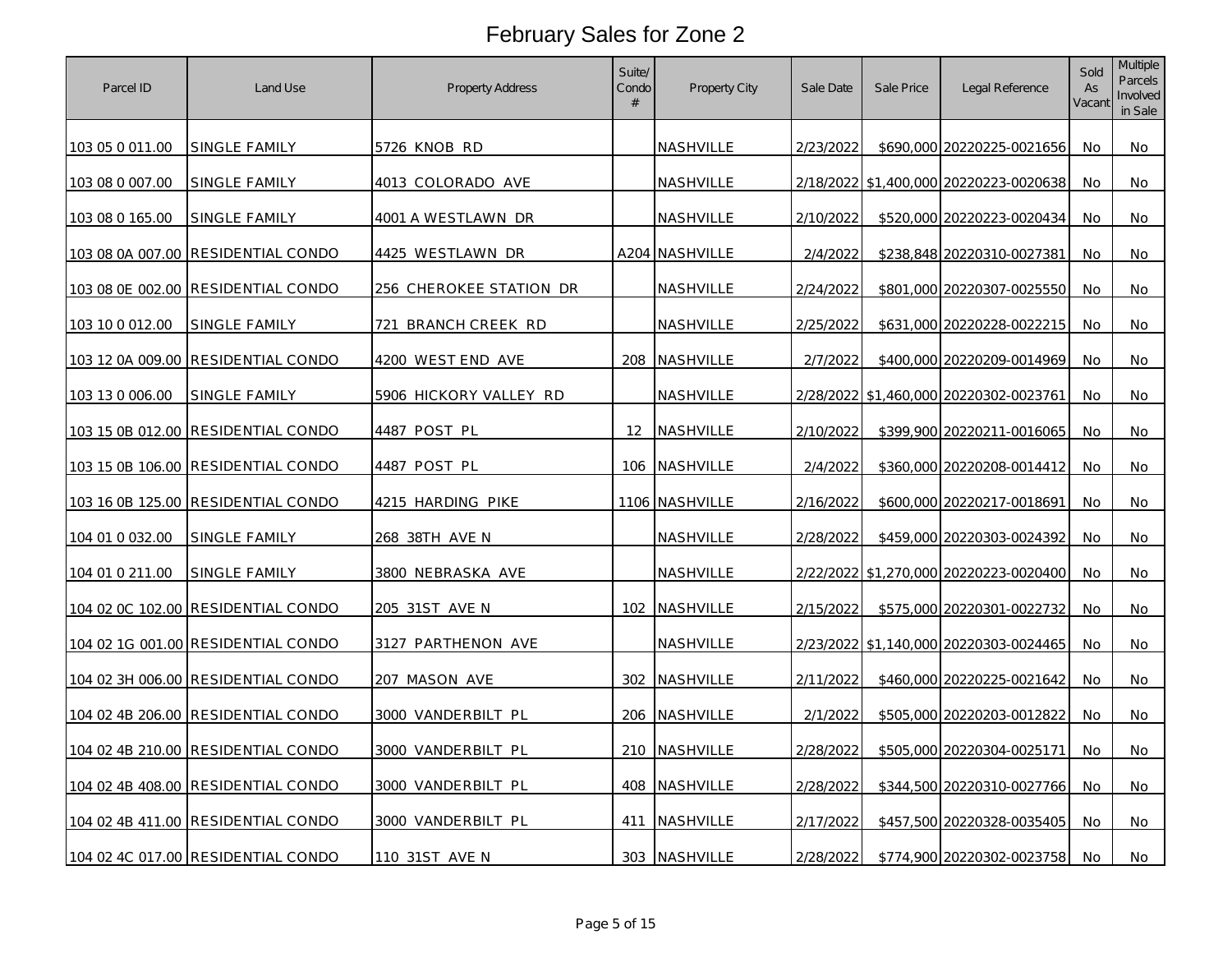| Parcel ID                      | Land Use                                  | Property Address           | Suite/<br>Condo<br># | Property City | Sale Date | Sale Price | Legal Reference                        | Sold<br>As<br>Vacant | Multiple<br>Parcels<br>Involved<br>in Sale |
|--------------------------------|-------------------------------------------|----------------------------|----------------------|---------------|-----------|------------|----------------------------------------|----------------------|--------------------------------------------|
|                                | 104 02 4C 031.00 RESIDENTIAL CONDO        | 110 31ST AVE N             |                      | 501 NASHVILLE |           |            | 2/28/2022 \$1,100,000 20220304-0024864 | No                   | No                                         |
| 104 05 0 082.00                | SINGLE FAMILY                             | 3520 MURPHY RD             |                      | NASHVILLE     | 2/28/2022 |            | \$750,000 20220301-0022955             | No                   | No                                         |
| 104 06 0 105.00                | SINGLE FAMILY                             | 3343 ACKLEN AVE            |                      | NASHVILLE     | 2/14/2022 |            | \$950,000 20220218-0019231             | No                   | No                                         |
| 104 08 0 243.00                | SINGLE FAMILY                             | 1219 VILLA PL              |                      | NASHVILLE     | 2/28/2022 |            | \$1,350,000 20220302-0023681           | No                   | No                                         |
|                                | 104 08 0M 301.00 RESIDENTIAL CONDO        | 1706 18TH AVE S            |                      | 201 NASHVILLE | 2/24/2022 |            | \$501,000 20220301-0023087             | No                   | No                                         |
|                                | 104 09 0B 251.00 RESIDENTIAL CONDO        | 3721 B WEST END AVE        |                      | NASHVILLE     | 2/14/2022 |            | \$995,000 20220217-0018438             | No                   | No                                         |
|                                | 104 09 0H 005.00 RESIDENTIAL CONDO        | 3626 WEST END AVE          |                      | 105 NASHVILLE | 2/11/2022 |            | \$400,000 20220215-0017602             | No                   | No                                         |
|                                | 104 09 0J 101.00 RESIDENTIAL CONDO        | 3737 WEST END AVE          |                      | 101 NASHVILLE | 2/18/2022 |            | \$800,000 20220309-0027036             | No                   | No                                         |
| 104 11 0 135.00                | SINGLE FAMILY                             | 2000 NATCHEZ TRCE          |                      | NASHVILLE     | 2/16/2022 |            | \$855,000 20220217-0018790             | No                   | No                                         |
|                                | 104 11 0X 009.00 RESIDENTIAL CONDO        | 2120 FAIRFAX AVE           | $\circ$              | NASHVILLE     | 2/22/2022 |            | \$275,000 20220224-0021443             | No                   | No                                         |
|                                | <u>104 13 0A 032.00 RESIDENTIAL CONDO</u> | 401 BOWLING AVE            | 17                   | NASHVILLE     | 2/4/2022  |            | \$507,500 20220209-0014832             | No                   | No                                         |
| 104 14 0H 057.00 SINGLE FAMILY |                                           | 411 PRESTWICK CT           |                      | NASHVILLE     | 2/4/2022  |            | \$1,389,595 20220207-0013865           | No                   | No                                         |
| 104 15 0 218.00                | SINGLE FAMILY                             | 2119 ASHWOOD AVE           |                      | NASHVILLE     | 2/18/2022 |            | \$827,000 20220307-0025404             | No                   | No                                         |
|                                | 104 15 0M 023.00 RESIDENTIAL CONDO        | 552<br>LITTLE CHANNING WAY |                      | NASHVILLE     | 2/25/2022 |            | \$985,000 20220228-0022519             | No                   | No                                         |
|                                | 104 15 0M 027.00 RESIDENTIAL CONDO        | 544 LITTLE CHANNING WAY    |                      | NASHVILLE     | 2/4/2022  |            | \$985,000 20220207-0013823             | No                   | No                                         |
| 104 16 0 029.00                | SINGLE FAMILY                             | 1808 BLAIR BLVD            |                      | NASHVILLE     |           |            | 2/11/2022 \$1,500,000 20220224-0020986 | No                   | No                                         |
| 104 16 0 144.00                | <b>DUPLEX</b>                             | 2200 OAKLAND AVE           |                      | NASHVILLE     | 2/22/2022 |            | \$930,000 20220307-0025584             | No                   | No                                         |
| 104 16 0 259.00                | SINGLE FAMILY                             | 1808 SWEETBRIAR AVE        |                      | NASHVILLE     |           |            | 2/14/2022 \$2,250,000 20220218-0019252 | No                   | No                                         |
| 104 16 0 418.00                | SINGLE FAMILY                             | 1800 BEECHWOOD AVE         |                      | NASHVILLE     |           |            | 2/24/2022 \$1,850,000 20220308-0025995 | No                   | No                                         |
|                                | 105 02 0N 001.00 RESIDENTIAL CONDO        | 928 SOUTHSIDE PL           |                      | NASHVILLE     | 2/25/2022 |            | \$835,000 20220308-0026491             | No                   | No                                         |
|                                | 105 02 1Q 104.00 RESIDENTIAL CONDO        | 920 SOUTH ST               |                      | 104 NASHVILLE | 2/8/2022  |            | \$535,000 20220218-0019486             | No                   | No                                         |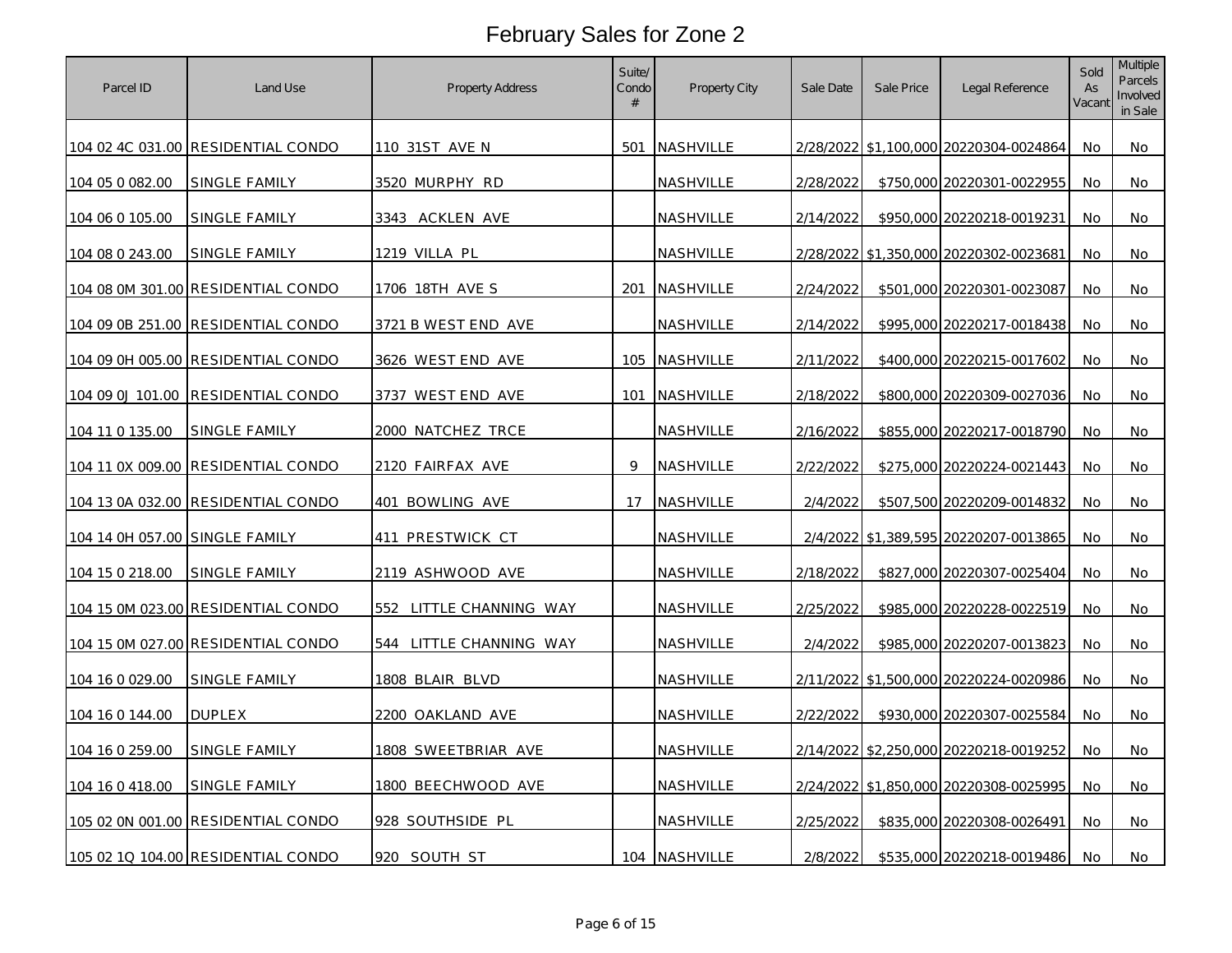| Parcel ID       | Land Use                                  | Property Address       | Suite/<br>Condo<br># | Property City    | Sale Date | Sale Price | Legal Reference                        | Sold<br>As<br>Vacant | <b>Multiple</b><br>Parcels<br>Involved<br>in Sale |
|-----------------|-------------------------------------------|------------------------|----------------------|------------------|-----------|------------|----------------------------------------|----------------------|---------------------------------------------------|
|                 | 105 02 1Q 321.00 RESIDENTIAL CONDO        | 920 SOUTH ST           |                      | 321 NASHVILLE    | 2/15/2022 |            | \$650,000 20220216-0018298             | No                   | No                                                |
|                 | 105 02 1Q 405.00 RESIDENTIAL CONDO        | 920 SOUTH ST           |                      | 405 NASHVILLE    | 2/7/2022  |            | \$595,000 20220222-0019750             | No                   | No                                                |
|                 | 105 02 3E 002.00 RESIDENTIAL CONDO        | 1022 B 9TH AVE S       |                      | NASHVILLE        |           |            | 2/24/2022 \$1,600,000 20220301-0023017 | No                   | No                                                |
|                 | 105 06 0G 001.00 RESIDENTIAL CONDO        | 828 A W ARGYLE AVE     |                      | NASHVILLE        |           |            | 2/11/2022 \$1,143,275 20220310-0027715 | <b>No</b>            | No                                                |
|                 | 105 09 2A 001.00 RESIDENTIAL CONDO        | 1803 HILLSIDE AVE      |                      | NASHVILLE        | 2/8/2022  |            | \$887,000 20220218-0018936             | No.                  | No.                                               |
|                 | 105 10 0C 108.00 RESIDENTIAL CONDO        | 760 WEDGEWOOD PARK     |                      | 108 NASHVILLE    | 2/22/2022 |            | \$486,000 20220225-0021843             | No                   | No                                                |
|                 | <u>105 10 0C 302.00 RESIDENTIAL CONDO</u> | 760 WEDGEWOOD PARK     |                      | 302 NASHVILLE    | 2/25/2022 |            | \$505,000 20220316-0030590             | No                   | No                                                |
| 105 13 0 310.00 | SINGLE FAMILY                             | 913 LAWRENCE AVE       |                      | NASHVILLE        |           |            | 2/3/2022 \$2,500,000 20220215-0017177  | No                   | No                                                |
| 105 13 0 320.00 | SINGLE FAMILY                             | 918 BRADFORD AVE       |                      | NASHVILLE        | 2/28/2022 |            | \$565,000 20220302-0023764             | No                   | No                                                |
|                 | 105 14 0W 001.00 RESIDENTIAL CONDO        | 2500 A WHITE AVE       |                      | NASHVILLE        | 2/8/2022  |            | \$724,375 20220217-0018625             | No                   | No                                                |
|                 | 105 14 0W 002.00 RESIDENTIAL CONDO        | 2500 B WHITE AVE       |                      | NASHVILLE        | 2/8/2022  |            | \$724,375 20220217-0018626             | No                   | No                                                |
|                 | <u>105 14 0W 003.00 RESIDENTIAL CONDO</u> | 2500 C WHITE AVE       |                      | NASHVILLE        | 2/8/2022  |            | \$761,250 20220217-0018627             | No                   | No                                                |
|                 | 105 14 0W 004.00 RESIDENTIAL CONDO        | 2500 D WHITE AVE       |                      | NASHVILLE        | 2/8/2022  |            | \$739,000 20220217-0018628             | No                   | No                                                |
|                 | 105 14 0W 005.00 RESIDENTIAL CONDO        | 2500 E WHITE AVE       |                      | NASHVILLE        | 2/8/2022  |            | \$739,000 20220217-0018629             | No                   | No                                                |
|                 | 105 14 0W 006.00 RESIDENTIAL CONDO        | 2500 F WHITE AVE       |                      | NASHVILLE        | 2/8/2022  |            | \$739,000 20220217-0018630             | No                   | No                                                |
|                 | 105 14 0W 007.00 RESIDENTIAL CONDO        | 2500 G WHITE AVE       |                      | NASHVILLE        | 2/8/2022  |            | \$739,000 20220217-0018631             | No                   | No                                                |
| 115 03 0 085.00 | VACANT RESIDENTIAL<br>LAND                | 722 GEORGETOWN DR      |                      | <b>NASHVILLE</b> |           |            | 2/25/2022 \$1,250,000 20220311-0028640 | Yes                  | No                                                |
| 115 04 0 056.00 | SINGLE FAMILY                             | 705 DARDEN PL          |                      | NASHVILLE        |           |            | 2/11/2022 \$1,475,000 20220218-0019263 | No                   | No                                                |
| 115 04 0 058.00 | VACANT RESIDENTIAL<br>LAND                | 6212 HICKORY VALLEY RD |                      | NASHVILLE        |           |            | 2/1/2022 \$1,400,000 20220203-0013007  | Yes                  | No.                                               |
| 115 11 0 074.00 | SINGLE FAMILY                             | 6348 BRESSLYN RD       |                      | NASHVILLE        |           |            | 2/28/2022 \$1,500,000 20220303-0024513 | No                   | No                                                |
| 115 16 0 024.00 | <b>SINGLE FAMILY</b>                      | 222 BROOK HOLLOW RD    |                      | NASHVILLE        |           |            | 2/28/2022 \$1,900,000 20220301-0023188 | No                   | No                                                |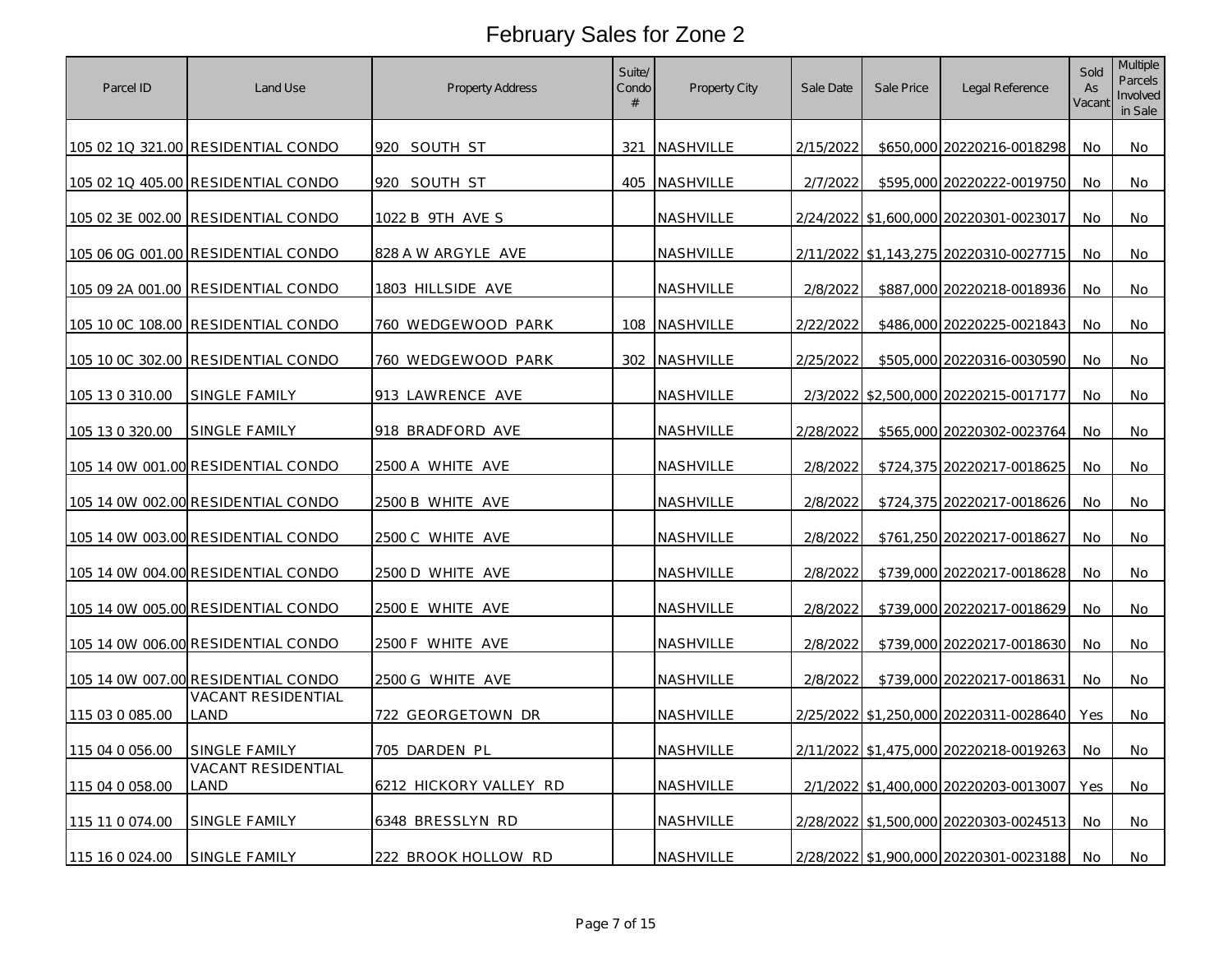| Parcel ID        | Land Use                           | Property Address        | Suite/<br>Condo<br># | Property City    | Sale Date | Sale Price | Legal Reference                        | Sold<br>As<br>Vacant | Multiple<br>Parcels<br>Involved<br>in Sale |
|------------------|------------------------------------|-------------------------|----------------------|------------------|-----------|------------|----------------------------------------|----------------------|--------------------------------------------|
|                  | 116 03 0B 174.00 RESIDENTIAL CONDO | 4505 HARDING PIKE       |                      | 174 NASHVILLE    | 2/24/2022 |            | \$495,000 20220328-0035678             | No                   | No                                         |
|                  | 116 03 0M 108.00 RESIDENTIAL CONDO | 108 KENNER AVE          |                      | NASHVILLE        | 2/9/2022  |            | \$454,000 20220211-0016007             | No                   | No                                         |
|                  | 116 04 0E 004.00 RESIDENTIAL CONDO | 518 WILSON BLVD         |                      | NASHVILLE        |           |            | 2/1/2022 \$1,587,500 20220211-0016049  | No                   | No                                         |
|                  | 116 04 0V 002.00 RESIDENTIAL CONDO | 707 B CRESCENT RD       |                      | NASHVILLE        | 2/18/2022 |            | \$1,615,000 20220218-0019392           | No                   | No                                         |
| 116 08 01 002.00 | RESIDENTIAL CONDO                  | 4028 B WOODMONT BLVD    |                      | NASHVILLE        | 2/21/2022 |            | \$432,900 20220307-0025290             | No                   | No                                         |
| 116 12 0 067.00  | SINGLE FAMILY                      | 3800 TULANE CT          |                      | NASHVILLE        | 2/5/2022  |            | \$1,445,000 20220331-0037579           | No                   | No                                         |
|                  | 116 13 0C 054.00 RESIDENTIAL CONDO | 105 LEAKE AVE           |                      | 54 NASHVILLE     | 2/7/2022  |            | \$305,000 20220209-0015179             | No                   | No                                         |
| 116 15 0 020.00  | SINGLE FAMILY                      | 501 WESTVIEW AVE        |                      | NASHVILLE        |           |            | 2/4/2022 \$3,100,000 20220208-0014627  | No                   | No                                         |
| 116 16 0 097.00  | SINGLE FAMILY                      | 4035 SNEED RD           |                      | NASHVILLE        | 2/9/2022  |            | \$875,000 20220211-0016005             | No                   | No                                         |
| 117 02 0 150.00  | SINGLE FAMILY                      | 2305 SPRINGDALE DR      |                      | NASHVILLE        |           |            | 2/25/2022 \$3,500,000 20220307-0025707 | No                   | No                                         |
|                  | 117 03 0D 265.00 RESIDENTIAL CONDO | <u>265 HILLSBORO PL</u> |                      | <u>NASHVILLE</u> | 2/15/2022 |            | \$355,000 20220216-0018140             | No                   | No                                         |
|                  | 117 03 0H 113.00 RESIDENTIAL CONDO | 2600 HILLSBORO PIKE     |                      | 113 NASHVILLE    | 2/22/2022 |            | \$422,250 20220307-0025741             | No                   | No                                         |
| 117 04 0 052.00  | SINGLE FAMILY                      | 1901 SWEETBRIAR AVE     |                      | NASHVILLE        |           |            | 2/23/2022 \$2,800,000 20220308-0026341 | No                   | No                                         |
| 117 04 0 243.00  | SINGLE FAMILY                      | 1704 CEDAR LN           |                      | NASHVILLE        | 2/24/2022 |            | \$1,545,000 20220304-0024931           | No                   | No                                         |
|                  | 117 04 OF 001.00 RESIDENTIAL CONDO | 1824 WILDWOOD AVE       |                      | NASHVILLE        | 2/14/2022 |            | \$990,000 20220301-0022841             | No                   | No                                         |
|                  | 117 04 0F 002.00 RESIDENTIAL CONDO | 1813 ROSEWOOD AVE       |                      | NASHVILLE        | 2/7/2022  |            | \$887,550 20220209-0014975             | No                   | No                                         |
|                  | 117 04 0X 001.00 RESIDENTIAL CONDO | 2937 PRIMROSE CIR       |                      | NASHVILLE        | 2/25/2022 |            | \$950,000 20220228-0022584             | No                   | No                                         |
|                  | 117 07 0M 012.00 RESIDENTIAL CONDO | 2071 STOKES LN          |                      | NASHVILLE        | 2/24/2022 |            | \$379,550 20220311-0028270             | No                   | No                                         |
|                  | 117 07 0V 001.00 RESIDENTIAL CONDO | 3438 A STOKESMONT RD    |                      | NASHVILLE        |           |            | 2/16/2022 \$1,625,000 20220225-0021877 | No                   | No                                         |
| 117 08 0 096.00  | SINGLE FAMILY                      | 3411 RICHARDS ST        |                      | NASHVILLE        |           |            | 2/25/2022 \$1,164,000 20220304-0024887 | No                   | No                                         |
|                  | 117 11 0B 015.00 RESIDENTIAL CONDO | 3600 HILLSBORO PIKE     |                      | A-15 NASHVILLE   | 2/24/2022 |            | \$160,100 20220228-0022192             | No                   | No                                         |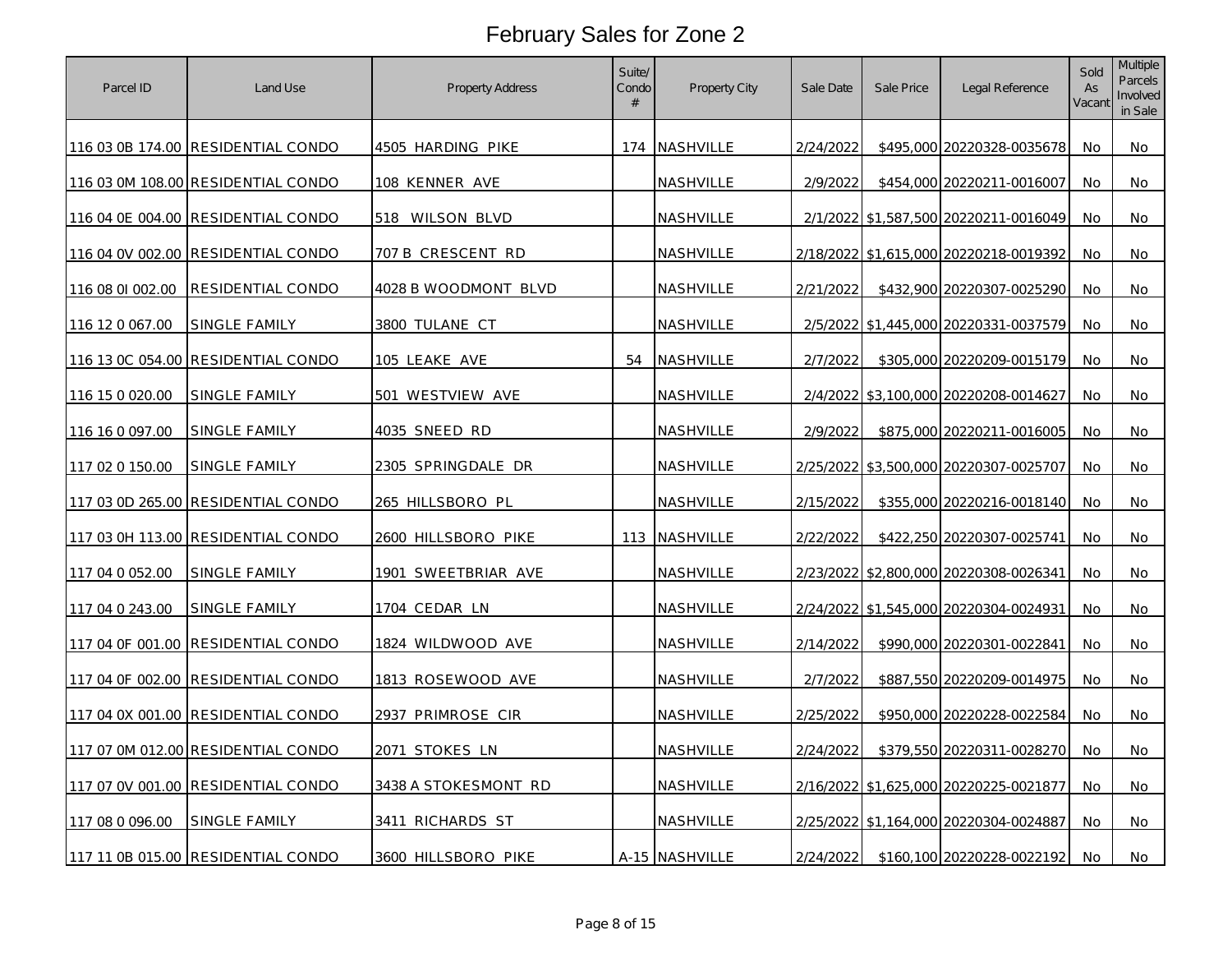| Parcel ID       | Land Use                           | <b>Property Address</b> | Suite/<br>Condo<br># | Property City    | Sale Date | Sale Price | Legal Reference                        | Sold<br>As<br>Vacant | <b>Multiple</b><br>Parcels<br>Involved<br>in Sale |
|-----------------|------------------------------------|-------------------------|----------------------|------------------|-----------|------------|----------------------------------------|----------------------|---------------------------------------------------|
| 117 12 0 067.00 | SINGLE FAMILY                      | 1490 WOODMONT BLVD      |                      | NASHVILLE        |           |            | 2/22/2022 \$1,100,000 20220316-0030276 | No                   | No                                                |
|                 | 117 12 0E 001.00 RESIDENTIAL CONDO | 1209 NOELTON AVE        |                      | NASHVILLE        | 2/15/2022 |            | \$600,000 20220228-0022259             | No                   | No                                                |
|                 | 117 12 0E 002.00 RESIDENTIAL CONDO | 1211 NOELTON AVE        |                      | NASHVILLE        | 2/15/2022 |            | \$600,000 20220228-0022269             | No                   | No                                                |
|                 | 117 12 0N 002.00 RESIDENTIAL CONDO | 1485 B WOODMONT BLVD    |                      | NASHVILLE        |           |            | 2/25/2022 \$1,175,000 20220303-0024503 | No                   | No                                                |
| 117 14 0 075.00 | SINGLE FAMILY                      | 3925 CROSS CREEK RD     |                      | <b>NASHVILLE</b> |           |            | 2/25/2022 \$2,585,000 20220228-0022062 | No.                  | No.                                               |
| 117 15 0 131.00 | SINGLE FAMILY                      | 4103 ORIOLE PL          |                      | NASHVILLE        | 2/18/2022 |            | \$627,500 20220222-0019742             | No                   | No                                                |
|                 | 117 15 0A 173.00 RESIDENTIAL CONDO | 1900 RICHARD JONES RD   |                      | S-5 NASHVILLE    | 2/28/2022 |            | \$278,500 20220303-0024441             | No.                  | No                                                |
|                 | 117 15 0W 003.00 RESIDENTIAL CONDO | 1714 B HILLMONT DR      |                      | NASHVILLE        |           |            | 2/25/2022 \$1,325,000 20220309-0027136 | No                   | No                                                |
| 118 01 0 256.00 | CHURCH                             | 2400 10TH AVE S         |                      | NASHVILLE        |           |            | 2/10/2022 \$4,522,500 20220214-0016560 | No                   | No                                                |
| 118 01 0 291.00 | SINGLE FAMILY                      | 909 GILMORE AVE         |                      | NASHVILLE        |           |            | 2/4/2022 \$1,200,000 20220216-0018141  | No                   | No                                                |
| 118 01 0 419.00 | SINGLE FAMILY                      | <u>815 HALCYON AVE</u>  |                      | NASHVILLE        |           |            | 2/11/2022 \$1,620,000 20220301-0022894 | No                   | No                                                |
|                 | 118 01 3C 001.00 RESIDENTIAL CONDO | KIRKWOOD AVE<br>1401    |                      | NASHVILLE        |           |            | 2/9/2022 \$1,205,000 20220302-0023498  | No                   | No                                                |
| 118 02 0 171.00 | SINGLE FAMILY                      | 826 KIRKWOOD AVE        |                      | NASHVILLE        | 2/11/2022 |            | \$800,000 20220214-0016515             | No                   | No                                                |
| 118 02 0 274.00 | RESIDENTIAL<br>COMBO/MISC          | 827 B KIRKWOOD AVE      |                      | NASHVILLE        |           |            | 2/28/2022 \$1,200,000 20220308-0025927 | Yes                  | Yes                                               |
| 118 02 0 275.00 | SINGLE FAMILY                      | 827 KIRKWOOD AVE        |                      | NASHVILLE        |           |            | 2/28/2022 \$1,265,000 20220303-0024470 | No                   | No.                                               |
| 118 02 0 276.00 | VACANT RESIDENTIAL<br>LAND         | 825 B KIRKWOOD AVE      |                      | NASHVILLE        |           |            | 2/28/2022 \$1,200,000 20220308-0025927 | Yes                  | Yes                                               |
|                 | 118 02 1B 001.00 RESIDENTIAL CONDO | 839 A DEWEES AVE        |                      | NASHVILLE        | 2/18/2022 |            | \$700,000 20220314-0029530             | No                   | No                                                |
|                 | 118 02 2E 001.00 RESIDENTIAL CONDO | 2725 A WESTWOOD DR      |                      | NASHVILLE        |           |            | 2/1/2022 \$1,055,000 20220218-0018851  | No                   | No                                                |
|                 | 118 02 2E 002.00 RESIDENTIAL CONDO | 2725 B WESTWOOD DR      |                      | NASHVILLE        |           |            | 2/1/2022 \$1,055,000 20220218-0018865  | No                   | No                                                |
| 118 05 0 054.00 | SINGLE FAMILY                      | 1106 GALE LN            |                      | NASHVILLE        | 2/28/2022 |            | \$600,000 20220325-0034573             | No                   | No                                                |
|                 | 118 05 0A 013.00 RESIDENTIAL CONDO | 940 GALE LN             |                      | 127 NASHVILLE    | 2/1/2022  |            | \$529,650 20220202-0012583             | No                   | No                                                |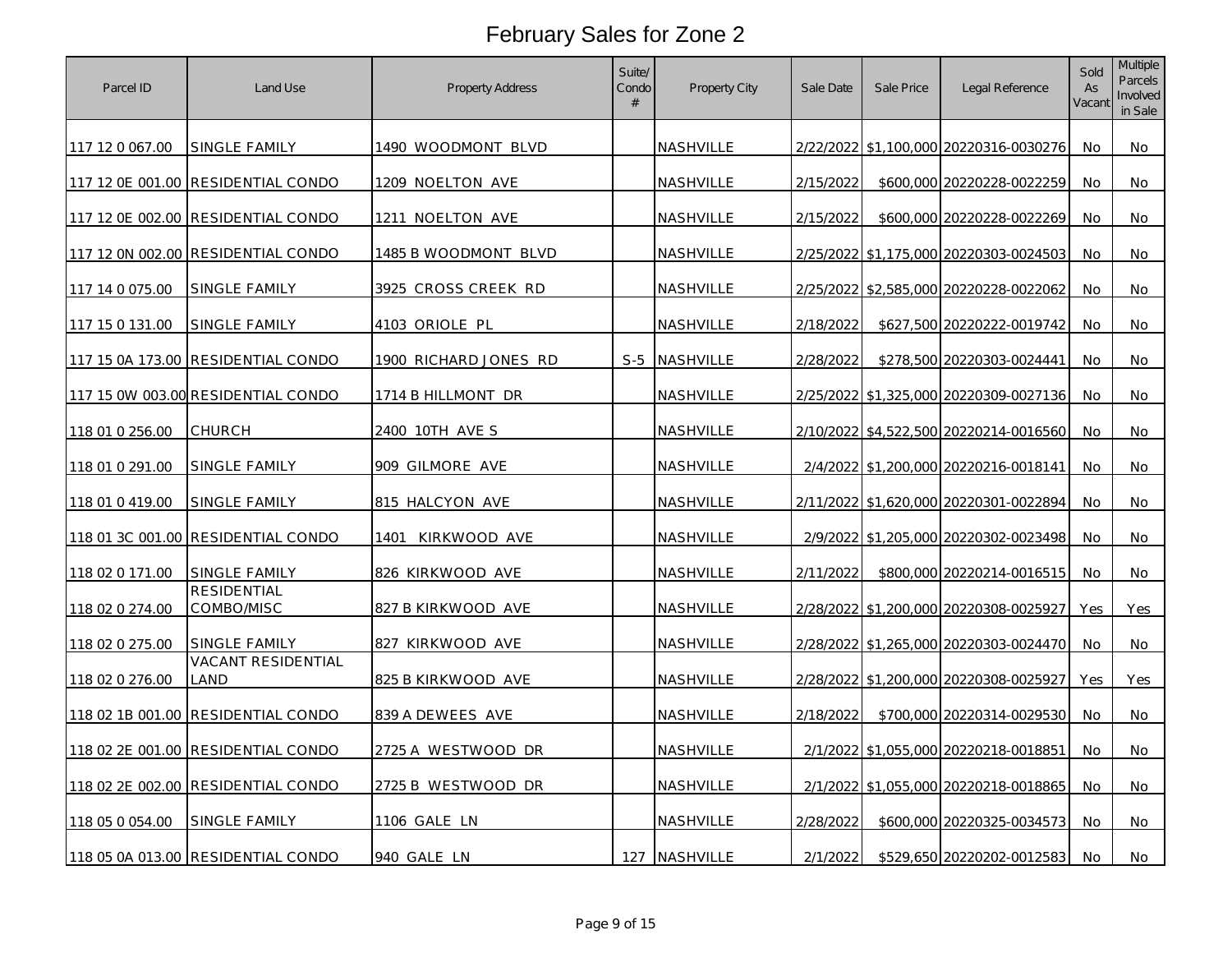| Parcel ID                       | Land Use                           | Property Address           | Suite/<br>Condo<br># | Property City    | Sale Date | Sale Price | Legal Reference                        | Sold<br>As<br>Vacant | <b>Multiple</b><br>Parcels<br>Involved<br>in Sale |
|---------------------------------|------------------------------------|----------------------------|----------------------|------------------|-----------|------------|----------------------------------------|----------------------|---------------------------------------------------|
| 118 09 0 127.00                 | SINGLE FAMILY                      | 2915 SNOWDEN RD            |                      | NASHVILLE        | 2/15/2022 |            | \$618,375 20220218-0019248             | No                   | No                                                |
| 118 09 0 162.00                 | SINGLE FAMILY                      | 924 MARENGO LN             |                      | NASHVILLE        |           |            | 2/28/2022 \$2,500,000 20220303-0024507 | No                   | No                                                |
| 118 09 0 205.00                 | SINGLE FAMILY                      | 955 DRAUGHON AVE           |                      | NASHVILLE        |           |            | 2/8/2022 \$1,950,000 20220209-0015100  | No                   | No                                                |
|                                 | 118 09 0B 003.00 RESIDENTIAL CONDO | 3502 GRANNY WHITE PIKE     |                      | NASHVILLE        | 2/23/2022 |            | \$695,000 20220303-0024216             | No                   | No                                                |
|                                 | 118 09 0W 001.00 RESIDENTIAL CONDO | 921 A WOODMONT BLVD        |                      | NASHVILLE        |           |            | 2/24/2022 \$1,350,000 20220301-0023045 | No                   | No                                                |
|                                 | 118 09 0W 002.00 RESIDENTIAL CONDO | 921 B WOODMONT BLVD        |                      | NASHVILLE        |           |            | 2/8/2022 \$1,200,000 20220307-0025308  | No                   | No                                                |
| 118 10 0 017.00                 | SINGLE FAMILY                      | 822 SUTTON HILL RD         |                      | NASHVILLE        | 2/4/2022  |            | \$645,000 20220208-0014474             | No                   | No                                                |
| 128 00 0 037.00                 | CHURCH                             | 444 HICKS RD               |                      | NASHVILLE        | 2/28/2022 |            | \$290,000 20220311-0028872             | No                   | No                                                |
| 128 03 0B 020.00 ISINGLE FAMILY |                                    | 676 WILLIAMSPORT CT        |                      | NASHVILLE        | 2/7/2022  |            | \$489,000 20220217-0018338             | No                   | No                                                |
| 128 10 0 097.00                 | SINGLE FAMILY                      | 642 HICKS RD               |                      | NASHVILLE        | 2/7/2022  |            | \$382,000 20220208-0014415             | No                   | No                                                |
| 128 10 0 210.00                 | ZERO LOT LINE                      | 8122 STACY SQUARE CT       |                      | <u>NASHVILLE</u> | 2/23/2022 |            | \$254,000 20220308-0026277             | No                   | No                                                |
|                                 | 128 13 0A 125.00 RESIDENTIAL CONDO | 125 WESTFIELD DR           |                      | NASHVILLE        | 2/15/2022 |            | \$260,000 20220228-0022199             | No                   | No                                                |
| 128 14 0 168.00                 | SINGLE FAMILY                      | 7964 STALLION DR           |                      | NASHVILLE        | 2/15/2022 |            | \$360,900 20220216-0018270             | No                   | No                                                |
| 129 03 0 029.00                 | SINGLE FAMILY                      | 6315 E VALLEY RD           |                      | NASHVILLE        |           |            | 2/28/2022 \$1,362,000 20220303-0024446 | No                   | No                                                |
| 129 06 0 028.00                 | SINGLE FAMILY                      | 6616 ELLWOOD CT            |                      | NASHVILLE        |           |            | 2/11/2022 \$1,999,999 20220311-0028112 | No                   | No                                                |
| 129 07 0 049.00                 | SINGLE FAMILY                      | 6400 HARDING PIKE          |                      | NASHVILLE        |           |            | 2/9/2022 \$1,400,000 20220218-0019438  | No                   | No                                                |
| 129 09 0 009.00                 | SINGLE FAMILY                      | 201 ROLLING FORK CT        |                      | NASHVILLE        |           |            | 2/14/2022 \$1,175,000 20220404-0038415 | No                   | Yes                                               |
| 129 09 0 010.00                 | <b>VACANT RESIDENTIAL</b><br>LAND  | <u>203 ROLLING FORK CT</u> |                      | NASHVILLE        |           |            | 2/14/2022 \$1,175,000 20220404-0038415 | No                   | Yes                                               |
| 129 10 0 058.00                 | SINGLE FAMILY                      | <u>127 CARNAVON PKWY</u>   |                      | NASHVILLE        | 2/24/2022 |            | \$150,000 20220309-0026853             | No                   | No                                                |
|                                 | 129 11 0A 806.00 RESIDENTIAL CONDO | 806 MARQUETTE DR           |                      | NASHVILLE        | 2/14/2022 |            | \$451,000 20220215-0017419             | No                   | No                                                |
|                                 | 129 14 0A 109.00 RESIDENTIAL CONDO | 6666 BROOKMONT TER         |                      | 1005 NASHVILLE   | 2/9/2022  |            | \$260,000 20220210-0015512             | No                   | No                                                |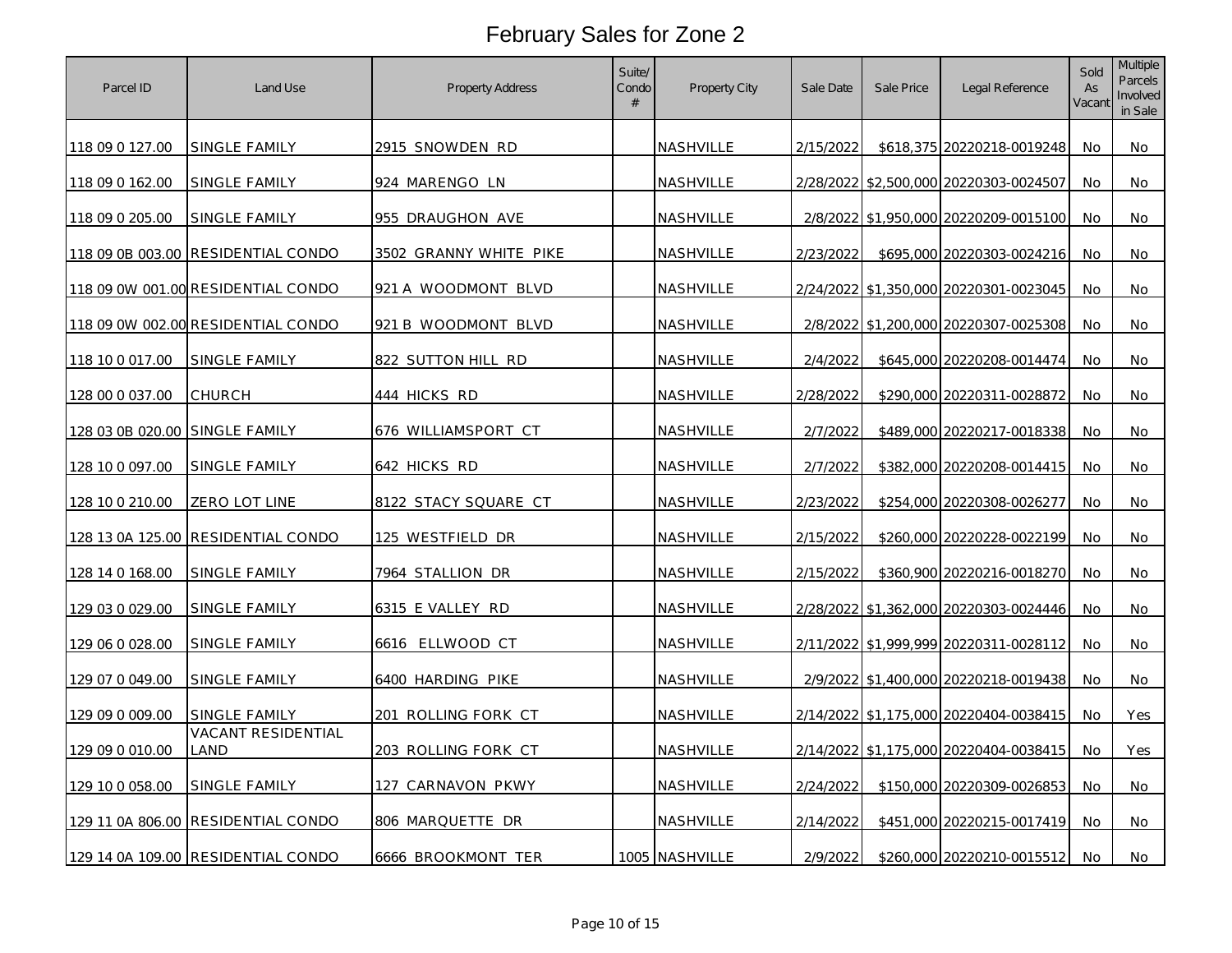| Parcel ID                      | Land Use                           | Property Address         | Suite/<br>Condo<br># | Property City    | Sale Date | Sale Price | Legal Reference                        | Sold<br>As<br>Vacant | Multiple<br>Parcels<br>Involved<br>in Sale |
|--------------------------------|------------------------------------|--------------------------|----------------------|------------------|-----------|------------|----------------------------------------|----------------------|--------------------------------------------|
|                                | 129 15 0A 087.00 RESIDENTIAL CONDO | 21 VAUGHNS GAP RD        | 87                   | NASHVILLE        | 2/4/2022  |            | \$182,000 20220209-0015243             | No                   | No                                         |
|                                | 129 15 0A 095.00 RESIDENTIAL CONDO | 21 VAUGHNS GAP RD        | 95                   | NASHVILLE        | 2/1/2022  |            | \$299,000 20220214-0016571             | No                   | No                                         |
|                                | 129 15 0A 142.00 RESIDENTIAL CONDO | VAUGHNS GAP RD<br>21     |                      | 142 NASHVILLE    | 2/9/2022  |            | \$148,000 20220222-0019726             | No                   | No                                         |
|                                | 129 15 0A 142.00 RESIDENTIAL CONDO | 21 VAUGHNS GAP RD        |                      | 142 NASHVILLE    | 2/9/2022  |            | \$155,000 20220303-0024252             | No                   | No                                         |
| 129 16 0 005.00                | SINGLE FAMILY                      | 926 PERCY WARNER BLVD    |                      | NASHVILLE        | 2/24/2022 |            | \$454,000 20220225-0021691             | No                   | No                                         |
| 130 01 0 081.00                | <b>SINGLE FAMILY</b>               | 130 WINDSOR DR           |                      | <b>NASHVILLE</b> |           |            | 2/15/2022 \$2,040,000 20220217-0018681 | No                   | No                                         |
| 130 01 01 001.00               | <b>RESIDENTIAL CONDO</b>           | 105 A PAGE RD            |                      | NASHVILLE        |           |            | 2/25/2022 \$1,800,000 20220228-0022336 | No                   | No                                         |
| 130 02 0 056.00                | SINGLE FAMILY                      | 103 PEMBROKE AVE         |                      | NASHVILLE        |           |            | 2/14/2022 \$1,200,000 20220217-0018372 | No                   | No                                         |
| 130 05 0 104.00                | SINGLE FAMILY                      | 224 HEADY DR             |                      | NASHVILLE        |           |            | 2/14/2022 \$1,200,000 20220217-0018395 | No                   | No                                         |
|                                | 130 07 0A 004.00 RESIDENTIAL CONDO | 4402 HARDING PL          | $\overline{4}$       | NASHVILLE        | 2/11/2022 |            | \$625,000 20220223-0020512             | No                   | No                                         |
| 130 08 0 013.00                | <u>SINGLE FAMILY</u>               | <u>4310 ESTESWOOD DR</u> |                      | <u>NASHVILLE</u> |           |            | 2/28/2022 \$4,800,000 20220302-0023748 | No                   | No                                         |
| 130 11 0 061.00                | SINGLE FAMILY                      | 4514 HARPETH HILLS DR    |                      | NASHVILLE        |           |            | 2/22/2022 \$3,408,253 20220223-0020424 | No                   | No                                         |
| 130 15 0 002.00                | SINGLE FAMILY                      | 4401 TYNE BLVD           |                      | NASHVILLE        |           |            | 2/2/2022 \$2,850,000 20220215-0017583  | No                   | No                                         |
| 130 15 0 088.00                | SINGLE FAMILY                      | 2807 HEMINGWAY DR        |                      | NASHVILLE        |           |            | 2/22/2022 \$3,000,000 20220311-0028842 | No                   | No                                         |
|                                | 131 01 0D 158.00 RESIDENTIAL CONDO | 5025 HILLSBORO PIKE      |                      | 18-M NASHVILLE   | 2/15/2022 |            | \$355,000 20220222-0019607             | No                   | No                                         |
|                                | 131 01 0D 175.00 RESIDENTIAL CONDO | 5025 HILLSBORO PIKE      |                      | 21-A NASHVILLE   | 2/22/2022 |            | \$350,053 20220225-0021738             | No                   | No                                         |
| 131 01 0G 008.00 SINGLE FAMILY |                                    | 112 THE COMMONS DR       |                      | NASHVILLE        |           |            | 2/28/2022 \$1,497,305 20220309-0026981 | No                   | No                                         |
| 131 01 0K 004.00 SINGLE FAMILY |                                    | 4112 BALDWIN ARBOR       |                      | NASHVILLE        |           |            | 2/28/2022 \$1,600,000 20220303-0024429 | No                   | No                                         |
|                                | 131 01 2B 007.00 RESIDENTIAL CONDO | 514 HOBBS CREEK DR       |                      | NASHVILLE        |           |            | 2/18/2022 \$1,190,000 20220303-0024249 | No                   | No                                         |
|                                | 131 02 0A 073.00 RESIDENTIAL CONDO | 2116 HOBBS RD            |                      | L-1 NASHVILLE    | 2/15/2022 |            | \$292,386 20220223-0020650             | No                   | <b>No</b>                                  |
|                                | 131 02 0F 004.00 RESIDENTIAL CONDO | 4205 A KIRTLAND RD       |                      | NASHVILLE        | 2/10/2022 |            | \$583,850 20220211-0016067             | No                   | No                                         |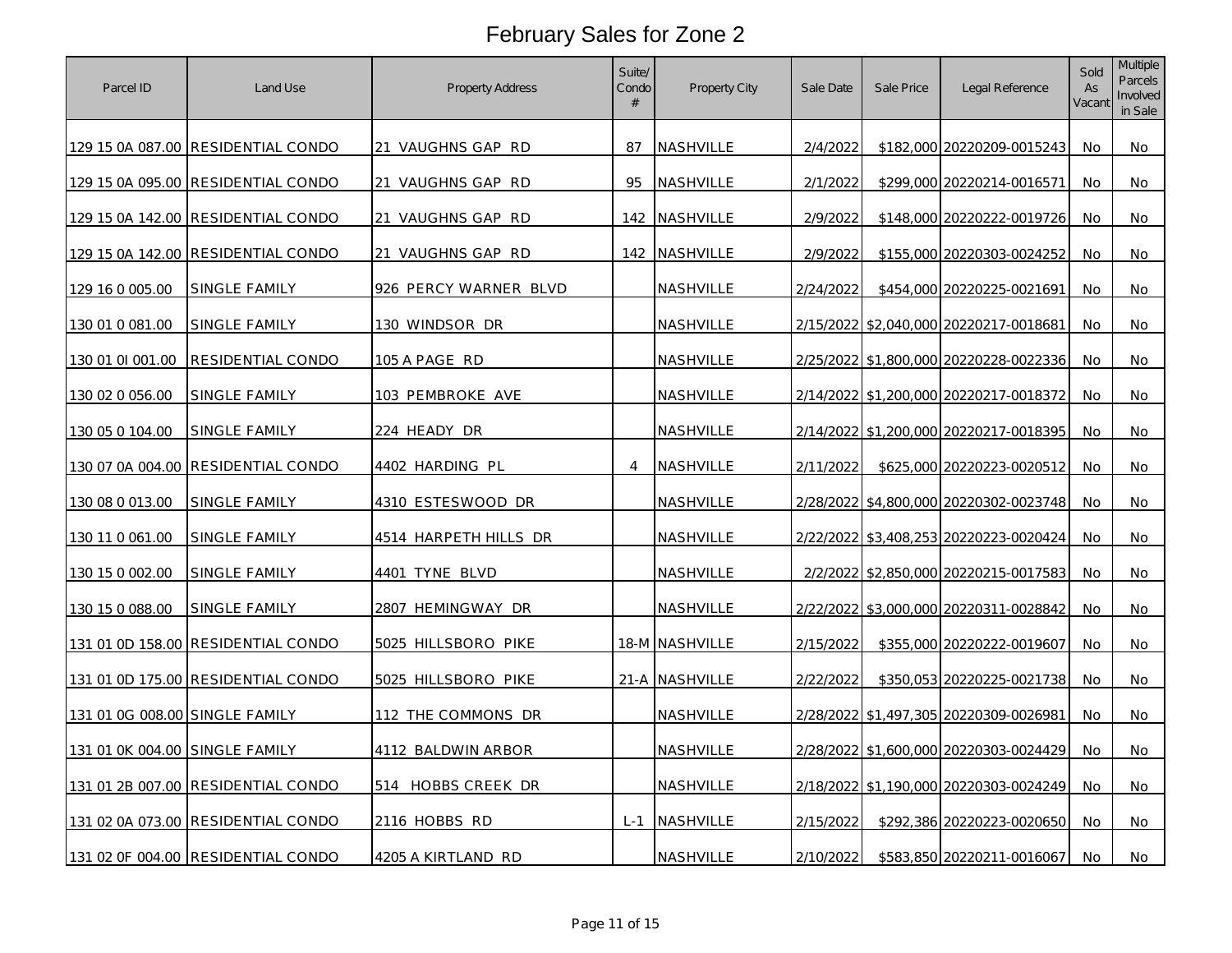| Parcel ID                      | Land Use                           | Property Address       | Suite/<br>Condo<br># | Property City    | Sale Date | Sale Price | Legal Reference                       | Sold<br>As<br>Vacant | Multiple<br>Parcels<br>Involved<br>in Sale |
|--------------------------------|------------------------------------|------------------------|----------------------|------------------|-----------|------------|---------------------------------------|----------------------|--------------------------------------------|
|                                | 131 02 0H 002.00 RESIDENTIAL CONDO | 4246 HILLSBORO PIKE    |                      | <b>NASHVILLE</b> | 2/28/2022 |            | \$495,000 20220328-0035363            | No                   | No                                         |
|                                | 131 02 3C 002.00 RESIDENTIAL CONDO | 2035 OVERHILL DR       |                      | NASHVILLE        | 2/15/2022 |            | \$875,000 20220225-0021848            | No                   | No                                         |
|                                | 131 03 0C 206.00 RESIDENTIAL CONDO | 4400 BELMONT PARK TER  |                      | 206 NASHVILLE    | 2/24/2022 |            | \$595,000 20220308-0026488            | No                   | No                                         |
| 131 03 21 002.00               | RESIDENTIAL CONDO                  | 1818 B SHACKLEFORD RD  |                      | NASHVILLE        | 2/11/2022 |            | \$1,180,000 20220308-0026065          | No                   | No                                         |
|                                | 131 05 0B 403.00 RESIDENTIAL CONDO | 403 SUMMIT RIDGE PL    |                      | <b>NASHVILLE</b> | 2/28/2022 |            | \$150,000 20220310-0027452            | No                   | No                                         |
|                                | 131 08 0D 107.00 RESIDENTIAL CONDO | 107 PARK GLN           |                      | <b>NASHVILLE</b> | 2/1/2022  |            | \$650,000 20220211-0016056            | No                   | No                                         |
| 131 11 0 054.00                | SINGLE FAMILY                      | 1323 HARDING PL        |                      | NASHVILLE        | 2/25/2022 |            | \$985,000 20220309-0026792            | No                   | No                                         |
| 131 13 0 043.00                | SINGLE FAMILY                      | 5415 STANFORD DR       |                      | NASHVILLE        |           |            | 2/1/2022 \$2,375,000 20220214-0016630 | No                   | No                                         |
| 131 15 0 009.00                | SINGLE FAMILY                      | 4620 BENTON SMITH RD   |                      | NASHVILLE        | 2/15/2022 |            | \$3,300,000 20220309-0026755          | No                   | No                                         |
| 132 01 0 123.00                | SINGLE FAMILY                      | 4045 OUTER DR          |                      | <b>NASHVILLE</b> | 2/25/2022 |            | \$835,000 20220301-0022989            | No                   | No                                         |
| 132 01 0 144.00                | SINGLE FAMILY                      | 4040 OUTER DR          |                      | <u>NASHVILLE</u> | 2/25/2022 |            | \$800,000 20220301-0022996            | No                   | No                                         |
| 132 02 0 008.00                | SINGLE FAMILY                      | 919 EVANS RD           |                      | NASHVILLE        | 2/11/2022 |            | \$3,100,000 20220301-0022815          | No                   | No                                         |
| 132 10 0 070.00                | <b>VACANT RESIDENTIAL</b><br>land  | 0 BATTERY LN           |                      | NASHVILLE        | 2/1/2022  |            | \$12,000 20220210-0015686             | Yes                  | No                                         |
|                                | 141 03 0C 030.00 RESIDENTIAL CONDO | 2249 BELLE CREEK WAY   |                      | NASHVILLE        | 2/23/2022 |            | \$385,000 20220311-0028568            | No                   | No                                         |
| 141 05 0A 125.00 SINGLE FAMILY |                                    | 905 FAIRDALE CT        |                      | NASHVILLE        | 2/14/2022 |            | \$465,000 20220303-0023982            | No                   | No                                         |
| 141 05 0A 178.00 SINGLE FAMILY |                                    | 1424 SCARCROFT LN      |                      | NASHVILLE        | 2/26/2022 |            | \$513,200 20220311-0028163            | No                   | No                                         |
| 141 05 0A 549.00 SINGLE FAMILY |                                    | 1533 BROCKTON LN       |                      | NASHVILLE        | 2/2/2022  |            | \$440,000 20220223-0020368            | No                   | No                                         |
| 141 05 0A 644.00 SINGLE FAMILY |                                    | 1604 BROCKTON LN       |                      | NASHVILLE        | 2/28/2022 |            | \$466,000 20220309-0026789            | No                   | No                                         |
| 141 07 0B 022.00 SINGLE FAMILY |                                    | 7032 SOMERSET FARMS DR |                      | <b>NASHVILLE</b> | 2/14/2022 |            | \$429,900 20220301-0023123            | No                   | No                                         |
| 141 12 0C 052.00 SINGLE FAMILY |                                    | 7441 RIVER BEND CIR    |                      | NASHVILLE        | 2/18/2022 |            | \$570,000 20220303-0024169            | No                   | No                                         |
| 141 12 0E 002.00 SINGLE FAMILY |                                    | 211 RIVER BEND LN      |                      | NASHVILLE        | 2/22/2022 |            | \$702,500 20220302-0023692            | No                   | No                                         |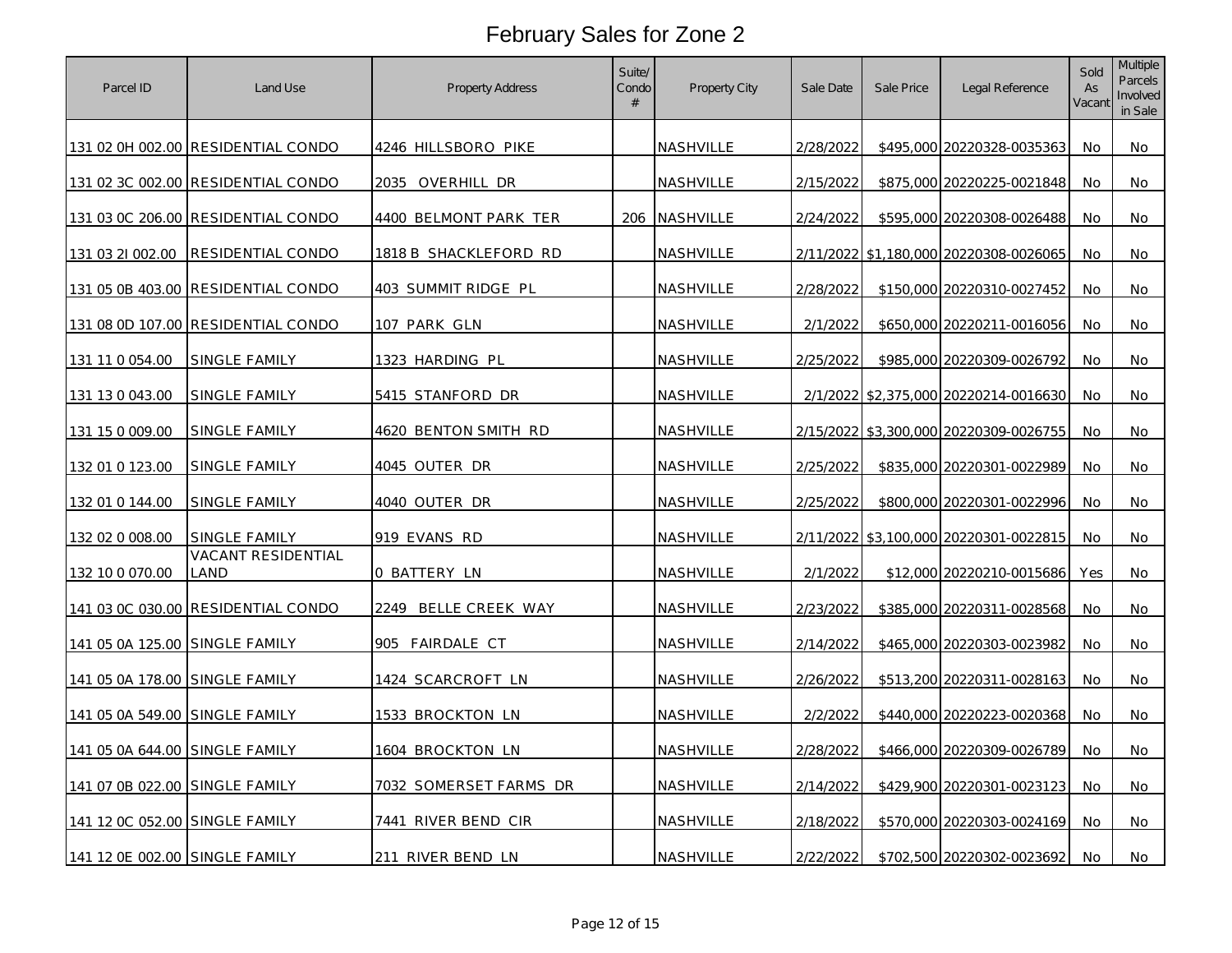| Parcel ID                      | Land Use                           | <b>Property Address</b>                          | Suite/<br>Condo<br># | Property City  | Sale Date | Sale Price | Legal Reference            | Sold<br>As<br>Vacant | <b>Multiple</b><br>Parcels<br>Involved<br>in Sale |
|--------------------------------|------------------------------------|--------------------------------------------------|----------------------|----------------|-----------|------------|----------------------------|----------------------|---------------------------------------------------|
| 141 15 0D 183.00 SINGLE FAMILY |                                    | 905 BATEY CT                                     |                      | NASHVILLE      | 2/17/2022 |            | \$675,000 20220218-0019416 | No                   | No                                                |
|                                | 142 03 0A 313.00 RESIDENTIAL CONDO | 313 DEER LAKE DR                                 |                      | NASHVILLE      | 2/25/2022 |            | \$140,000 20220304-0025081 | No                   | No                                                |
|                                | 142 03 0A 330.00 RESIDENTIAL CONDO | 330 DEER LAKE DR                                 |                      | NASHVILLE      | 2/25/2022 |            | \$132,000 20220304-0025082 | No                   | No                                                |
|                                | 142 04 0A 129.00 RESIDENTIAL CONDO | 214 OLD HICKORY BLVD                             |                      | 129 NASHVILLE  | 2/28/2022 |            | \$212,000 20220302-0023480 | No                   | No                                                |
|                                | 142 05 0B 028.00 RESIDENTIAL CONDO | 8300 SAWYER BROWN RD                             | $F -$                | 304 NASHVILLE  | 2/18/2022 |            | \$335,000 20220307-0025554 | No.                  | No                                                |
|                                | 142 06 0A 178.00 RESIDENTIAL CONDO | 810 BELLEVUE RD                                  |                      | 178 NASHVILLE  | 2/18/2022 |            | \$160,000 20220222-0019771 | No                   | No                                                |
|                                | 142 06 0B 212.00 RESIDENTIAL CONDO | 810 BELLEVUE RD                                  |                      | 212 NASHVILLE  | 2/24/2022 |            | \$236,500 20220407-0040208 | No                   | No                                                |
| 142 07 0B 002.00 SINGLE FAMILY |                                    | 404 MOSS CREEK CT                                |                      | NASHVILLE      | 2/15/2022 |            | \$500,000 20220216-0018143 | No                   | No                                                |
|                                | 142 07 OF 079.00 RESIDENTIAL CONDO | 7252 HIGHWAY 70 S                                |                      | 302 NASHVILLE  | 2/7/2022  |            | \$350,000 20220209-0014994 | No                   | No                                                |
|                                | 142 07 0F 090.00 RESIDENTIAL CONDO | 7252 HIGHWAY 70 S                                |                      | 1602 NASHVILLE | 2/14/2022 |            | \$360,000 20220223-0020441 | No                   | No                                                |
| 142 07 01 037.00               | RESIDENTIAL CONDO                  | 518 HARPETH PARK DR                              |                      | NASHVILLE      | 2/28/2022 |            | \$420,000 20220301-0023002 | No                   | No                                                |
|                                | 142 08 0A 017.00 RESIDENTIAL CONDO | 107 FOX TRL                                      |                      | NASHVILLE      | 2/4/2022  |            | \$354,000 20220207-0013816 | No                   | No                                                |
|                                | 142 09 0B 821.00 RESIDENTIAL CONDO | 821<br><b>GENERAL GEORGE PATTON</b><br><b>RD</b> |                      | NASHVILLE      | 2/9/2022  |            | \$422,100 20220211-0016063 | No.                  | No                                                |
|                                | 142 09 OF 538.00 RESIDENTIAL CONDO | 538 GENERAL GEORGE PATTON<br><b>RD</b>           |                      | NASHVILLE      | 2/4/2022  |            | \$420,000 20220204-0013289 | No                   | No                                                |
|                                | 142 11 0C 001.00 RESIDENTIAL CONDO | 165 HICKS RD                                     | -1                   | NASHVILLE      | 2/13/2022 |            | \$435,000 20220209-0015093 | No                   | No                                                |
| 142 13 0A 056.00 SINGLE FAMILY |                                    | 208 NORTHRIDGE CIR                               |                      | NASHVILLE      | 2/24/2022 |            | \$585,975 20220325-0034812 | No                   | No                                                |
|                                | 142 13 0C 044.00 RESIDENTIAL CONDO | 8611 SAWYER BROWN RD                             |                      | NASHVILLE      | 2/14/2022 |            | \$400,000 20220217-0018406 | No                   | No                                                |
| 142 14 0 014 00                | SINGLE FAMILY                      | 722 HARPETH PKWYW                                |                      | NASHVILLE      | 2/25/2022 |            | \$430,000 20220311-0028866 | No                   | No                                                |
| 142 15 0 022.00                | SINGLE FAMILY                      | 610 HARPETH BEND DR                              |                      | NASHVILLE      | 2/28/2022 |            | \$455,000 20220311-0028937 | No                   | No                                                |
|                                | 142 15 0A 007.00 RESIDENTIAL CONDO | 110 BELLEVUE RD                                  | $\overline{7}$       | NASHVILLE      | 2/1/2022  |            | \$202,000 20220214-0016633 | No                   | No                                                |
| 142 16 0D 042.00 SINGLE FAMILY |                                    | 2420 DEVON VALLEY DR                             |                      | NASHVILLE      | 2/14/2022 |            | \$525,500 20220215-0017442 | No                   | No                                                |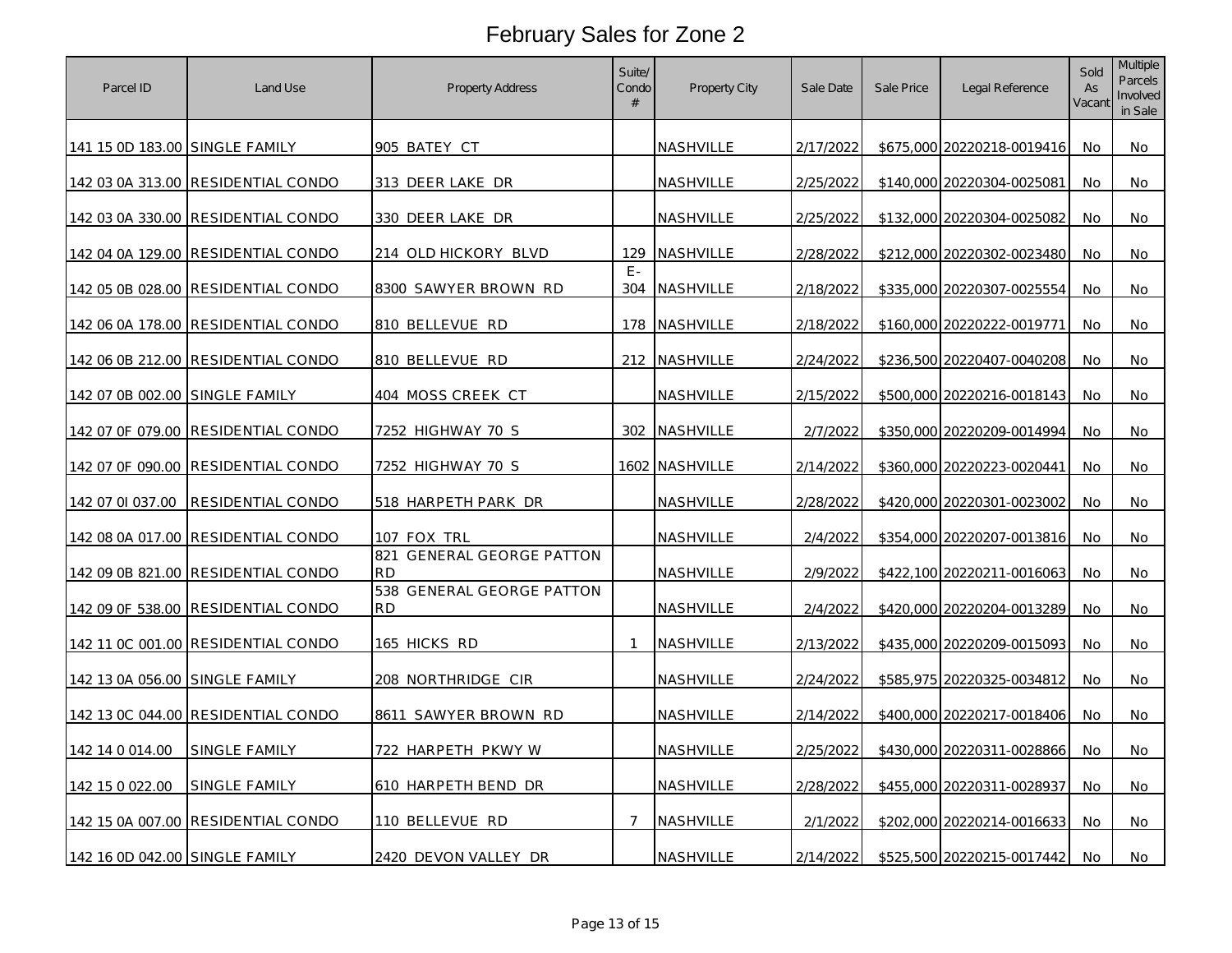| Parcel ID                      | Land Use                           | Property Address          | Suite/<br>Condo<br># | Property City    | Sale Date | Sale Price | Legal Reference                        | Sold<br>As<br>Vacant | Multiple<br>Parcels<br>Involved<br>in Sale |
|--------------------------------|------------------------------------|---------------------------|----------------------|------------------|-----------|------------|----------------------------------------|----------------------|--------------------------------------------|
|                                | 143 01 0A 212.00 RESIDENTIAL CONDO | 212 WINDSOR TERRACE DR    |                      | NASHVILLE        | 2/22/2022 |            | \$415,000 20220304-0025042             | No                   | No                                         |
|                                | 143 01 0C 010.00 RESIDENTIAL CONDO | 6952 HIGHWAY 70 S         |                      | 110 NASHVILLE    | 2/3/2022  |            | \$305,000 20220208-0014342             | No                   | No                                         |
|                                | 143 01 0D 025.00 RESIDENTIAL CONDO | MORRISON RIDGE DR<br>2034 |                      | NASHVILLE        | 2/18/2022 |            | \$395,000 20220314-0029425             | No                   | No                                         |
|                                | 143 01 0D 026.00 RESIDENTIAL CONDO | 2036 MORRISON RIDGE DR    |                      | NASHVILLE        | 2/18/2022 |            | \$390,000 20220331-0037243             | No                   | No                                         |
|                                | 143 01 0D 027.00 RESIDENTIAL CONDO | 2038 MORRISON RIDGE DR    |                      | NASHVILLE        | 2/4/2022  |            | \$392,700 20220218-0019318             | No                   | No                                         |
|                                | 143 01 0D 028.00 RESIDENTIAL CONDO | MORRISON RIDGE DR<br>2040 |                      | NASHVILLE        | 2/4/2022  |            | \$395,000 20220218-0019311             | No                   | No                                         |
| 144 00 0 011.00                | SINGLE FAMILY                      | 6129 HILLSBORO PIKE       |                      | NASHVILLE        |           |            | 2/23/2022 \$4,675,000 20220224-0021204 | No                   | No                                         |
| 144 00 0 019.01                | SINGLE FAMILY                      | 2059 TIMBERWOOD DR        |                      | NASHVILLE        |           |            | 2/3/2022 \$1,200,000 20220208-0014598  | No                   | No                                         |
| 144 03 0 010.00                | SINGLE FAMILY                      | 1067 LYNNWOOD BLVD        |                      | NASHVILLE        |           |            | 2/16/2022 \$1,370,000 20220301-0022876 | No                   | No                                         |
| 144 12 0 039.00                | SINGLE FAMILY                      | 5894 E ASHLAND DR         |                      | NASHVILLE        |           |            | 2/4/2022 \$3,650,000 20220215-0017457  | No                   | No                                         |
| 144 14 0 019.00                | <u>SINGLE FAMILY</u>               | <u>6136 CHICKERING CT</u> |                      | <u>NASHVILLE</u> |           |            | 2/4/2022 \$1,030,000 20220209-0015280  | No                   | No                                         |
| 144 15 0 040.00                | SINGLE FAMILY                      | 2024 KINGSBURY DR         |                      | NASHVILLE        |           |            | 2/14/2022 \$2,145,000 20220215-0017370 | No                   | No                                         |
| 145 03 0 028.00                | SINGLE FAMILY                      | 1311 TYNE BLVD            |                      | NASHVILLE        |           |            | 2/9/2022 \$1,000,000 20220210-0015508  | No                   | No                                         |
| 146 14 0 031.00                | SINGLE FAMILY                      | 815 FOREST ACRES DR       |                      | NASHVILLE        |           |            | 2/15/2022 \$1,200,000 20220216-0018211 | No                   | No                                         |
| 155 03 0B 003.00 SINGLE FAMILY |                                    | 7308 RIVER PARK DR        |                      | NASHVILLE        | 2/25/2022 |            | \$575,000 20220228-0022124             | No                   | No                                         |
| 155 03 0C 003.00 SINGLE FAMILY |                                    | 8016 POPLARWOOD RD        |                      | NASHVILLE        | 2/15/2022 |            | \$450,000 20220301-0023140             | No                   | No                                         |
| 155 08 0B 025.00 SINGLE FAMILY |                                    | 6328 SWEETGUM LN          |                      | NASHVILLE        | 2/7/2022  |            | \$465,000 20220308-0026107             | No                   | No                                         |
| 155 08 0C 088.00 SINGLE FAMILY |                                    | 7205 POPLAR CREEK TRCE    |                      | NASHVILLE        | 2/17/2022 |            | \$540,000 20220222-0019781             | No                   | No                                         |
| 155 08 0E 049.00 SINGLE FAMILY |                                    | 7433 KREITNER DR          |                      | NASHVILLE        | 2/1/2022  |            | \$580,000 20220203-0012772             | No                   | No                                         |
| 155 16 0A 118.00 SINGLE FAMILY |                                    | 6224 DEERBROOK DR         |                      | NASHVILLE        | 2/28/2022 |            | \$780,000 20220309-0026880             | No                   | No                                         |
| 155 16 0A 370.00 SINGLE FAMILY |                                    | 6548 BUTTERCUP DR         |                      | NASHVILLE        | 2/9/2022  |            | \$525,000 20220222-0020196             | No                   | No                                         |